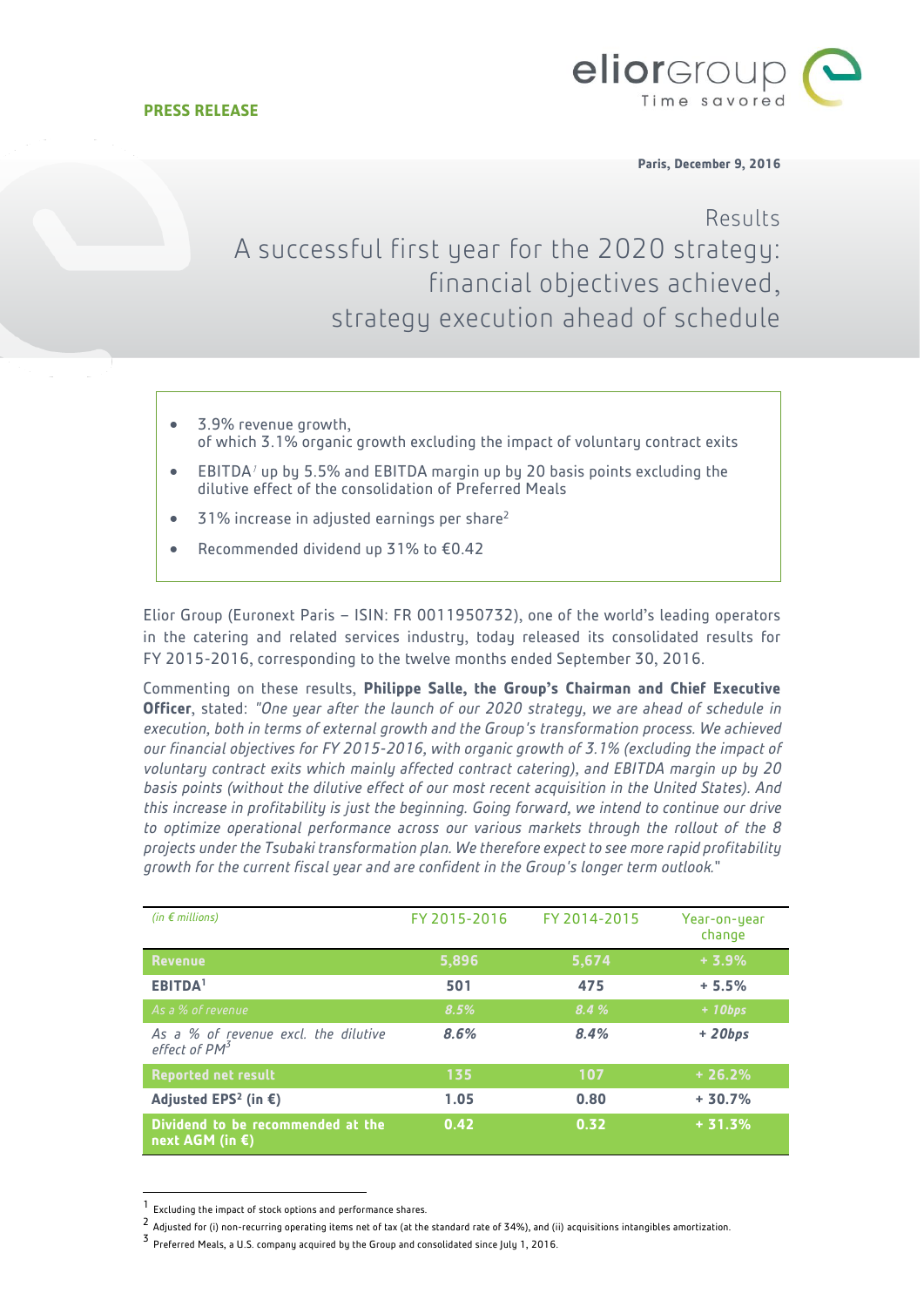

#### **Business development**

Business development was buoyant in FY 2015-2016. The retention rate for contract catering was 93% at September 30, 2016, having risen steadily throughout the fiscal year despite the effect of the review of the contract portfolio, which mainly concerned France and Italy. A number of major contracts were won in the contract catering & services business line during the fourth quarter, including with Natixis, the Pont d'Issy inter-company restaurant and Cochin hospital in France, Four Seasons Health Care and Murrayfield Stadium in the United Kingdom, Indiana DMHA in the United States, numerous municipal schools in Spain, and Innova and Metro Cash & Carry in Italy.

#### **Revenue**

 $\overline{\phantom{a}}$ 

**Consolidated revenue totaled €5,896 million** in FY 2015-2016. The 3.9% year-on-year increase reflects (i) organic growth of 1.4% (taking into account the 1.7% negative effect of voluntary contract exits), (ii) a positive 2.6% impact from acquisition-led growth, and (iii) a negative 0.2% currency effect.

The portion of revenue generated by international operations rose to 52% in FY 2015-2016 from 50% in the previous fiscal year.

**Contract catering & services revenue** was up €233 million, or 5.8%, on the FY 2014-2015 figure, coming in at €4,228 million and accounting for 72% of total Group consolidated revenue.

Organic growth was 1.3%, reflecting a positive calendar effect but also the adverse impact of the Group's strategy of withdrawing from low- and non-profit-making contracts in Europe. Excluding voluntary contract exits, organic growth came to 3.4%.

The acquisitions carried out in the United States and the United Kingdom<sup>4</sup> had a  $E$ 200 million favorable effect during FY 2015-2016, and net of the impact of the sale of non-strategic operations in the education market, changes in the scope of consolidation pushed up contract catering & services revenue by an overall 4.6%.

The currency effect during the year was a negative 0.1%.

**In France**, organic growth was up 2.0% and revenue totaled €2,163 million.

- In the business & industry market, revenue was buoyed by strong business development, a favorable calendar effect and an increase in average customer spend.
- Revenue generated in the education market was up year on year thanks to both a favorable calendar effect and significantly higher restaurant attendance.
- Revenue also rose in the healthcare market, led by the performance of existing sites.

<sup>4</sup> Starr Catering Group and Cura Hospitality (consolidated since October 1, 2015), ABL Management (consolidated since December 1, 2015), Preferred Meals (consolidated since July 1, 2016) and Waterfall Catering Group (consolidated since September 1, 2016).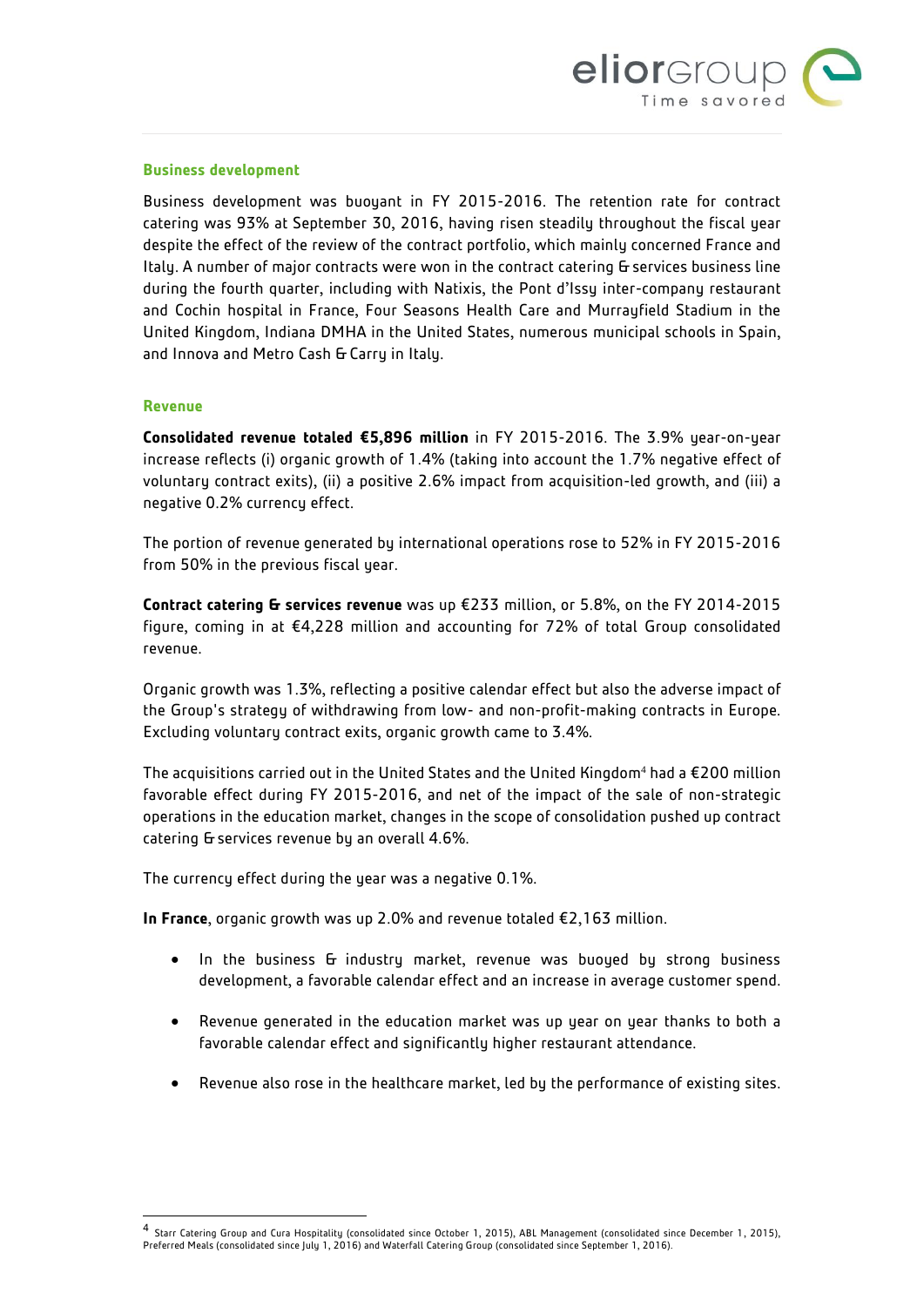

Revenue for the **international** segment advanced 11.1% to €2,065 million. Organic growth for this segment was 0.6%, mainly due to the unfavorable effect of voluntary contract exits in Europe. Acquisitions in the United States and the United Kingdom generated additional growth of 10.7% during the year, whereas the currency effect was a negative 0.3%.

- In Spain, all business units reported revenue rises, powered by good performances from existing sites as well as strong business development, particularly in healthcare and in education towards the end of the fiscal year.
- In the United States, the pace of growth continued to pick up in the second half of the year, especially in the education market.
- In Italy, revenue decreased due to a high number of voluntary contract exits and a more selective approach to replying to invitations to tender.
- In the United Kingdom, revenue was boosted by the start-up of new contracts and good performance from existing sites in the healthcare and education markets.

**Concession catering revenue** edged back to €1,668 million in FY 2015-2016 and represented 28% of total Group consolidated revenue.

Organic growth came to 1.7% but changes in the scope of consolidation and exchange rates had negative impacts of 2.0% and 0.3% respectively.

Revenue generated in **France** amounted to €657 million, down 8.2% on FY 2014-2015, with changes in the scope of consolidation accounting for 1.8 % of the overall year-on-year contraction.

- Revenue in the motorwaus market retreated, mainlu due to works carried out following the renewal of certain contracts on the Cofiroute network, and the nonrenewal of other contracts that expired. This adverse effect was partly offset by high traffic volumes during the summer period, on a same-site basis.
- In the airports market, revenue was weighed down by the loss of the catering contract for terminals E and F at Paris-Charles-de-Gaulle airport in 2015 and the impact on tourism of the terrorist attacks in France.
- The city sites & leisure market reported a year-on-year revenue decline due to lower numbers of visitors to sites in Paris following the terrorist attacks and an unfavorable basis of comparison with FY 2014-2015 when a number of biennial trade fairs took place. These impacts were partly offset by good business levels in the leisure sector, particularly due to the opening in June 2015 of the Bois aux Daims vacation resort village in the Vienne region.

In the **international** segment, 5.0% growth drove revenue up to €1,011 million for FY 2015- 2016. Organic growth was 7.7% but changes in the scope of consolidation and exchange rates trimmed revenue by 2.2% and 0.6% respectively.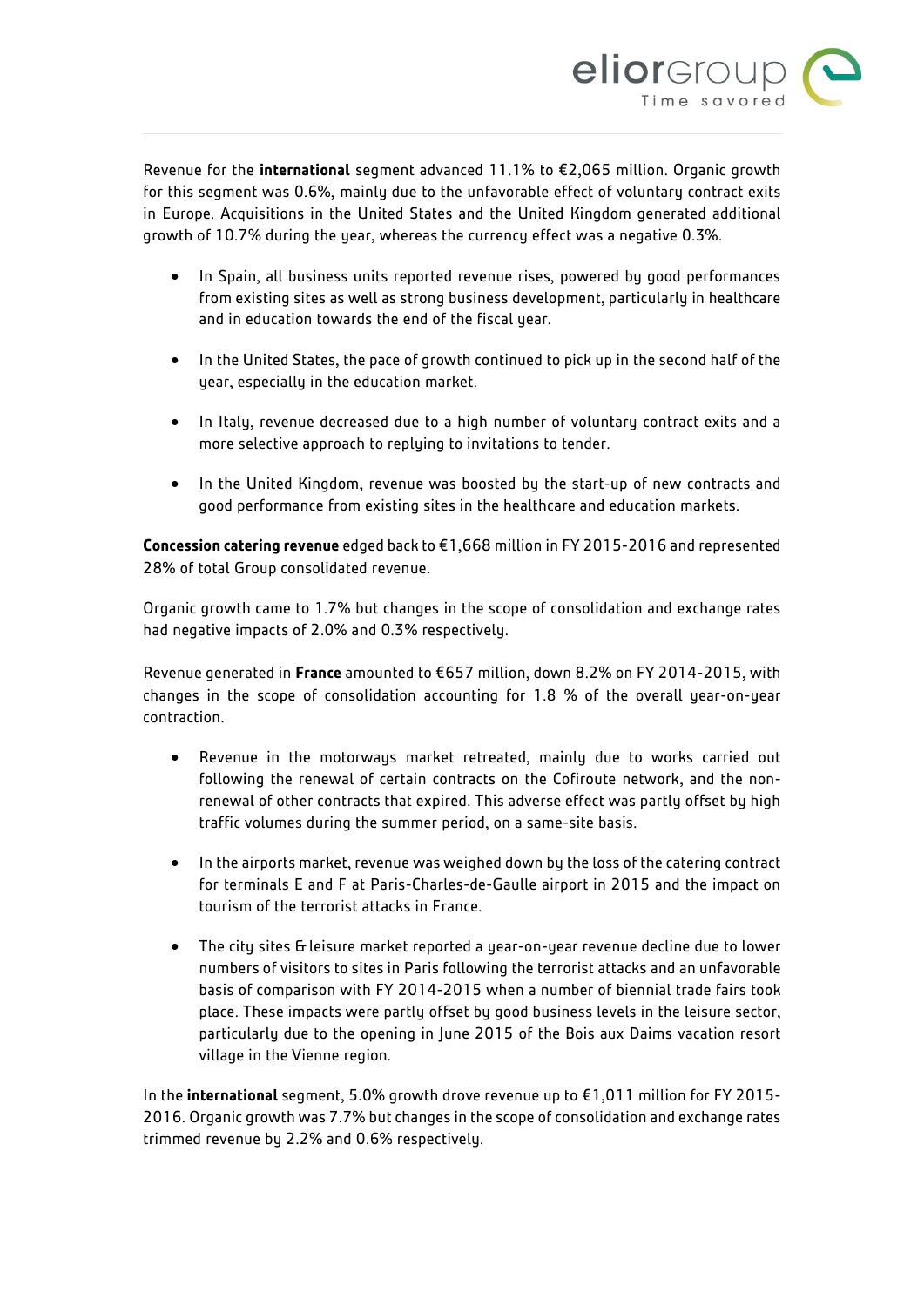

- The motorways market felt the positive effects of higher traffic volumes in Spain and Portugal and the reopening of the Okahumpka service plaza in Florida (USA).
- Revenue in the airports market was lifted by upward trends in traffic volumes in Spain, Portugal, the United States and Mexico, as well as by the opening of new points of sale in Spain, Portugal, Italy and the USA, and the launch of new concepts.

### **EBITDA***<sup>5</sup>* **and Recurring Operating Profit**

Consolidated EBITDA<sup>5</sup> rose by €26 million to €501 million and represented 8.5% of revenue (or 8.6% excluding the dilutive effect of the consolidation of Preferred Meals in the United States, up 20 basis points on FY 2014-2015).

**EBITDA<sup>5</sup> for the contract catering & services business line** increased to €325 million from €304 million and represented 7.7% of revenue, up 10 basis points.

- In France, EBITDA<sup>5</sup> totaled €186 million and represented 8.6% of revenue, unchanged from FY 2014-2015. The improvement in profitability for the catering business achieved as a result of the rollout of the Tsubaki transformation plan was offset by higher personnel costs due to the application of new labor agreements for employees in the services business.
- In the **international** segment, EBITDA<sup>5</sup> for the contract catering G services business line advanced by €18 million to €139 million. As a percentage of revenue it widened to 6.7% from 6.5% in FY 2014-2015, with the effect of enhanced profitability in Italy and the United Kingdom more than offsetting the dilutive effect of recentlyacquired companies, notably Preferred Meals in the United States. Excluding the dilutive effect of the consolidation of Preferred Meals, EBITDA margin came to 6.9%.

**Concession catering EBITDA<sup>5</sup>**amounted to €183 million (versus €179 million in FY 2014- 2015) and represented 11.0% of revenue, up 30 basis points year on year.

- In **France,** the EBITDA<sup>5</sup> figure contracted to €76 million from €89 million for FY 2014-2015, reflecting the revenue decline posted for the year.
- In the **international** segment, EBITDA<sup>5</sup> rose by €17 million to €108 million and EBITDA margin surged by 120 basis points to 10.6%, led by higher revenue in all regions in Europe and America. EBITDA margin stood at 10.6%.

Recurring operating profit (EBIT<sup>6</sup>) totaled €331 million in FY 2015-2016, up 7.1% year on year, in line with the rise in EBITDA. The EBIT figure includes €13 million in acquisitions intangible asset amortization (versus €8 million in FY 2014-2015).

 $\overline{\phantom{a}}$ 

<sup>5</sup> Excluding the impact of stock options and performance shares

<sup>6</sup> Including share of profit of equity-accounted investees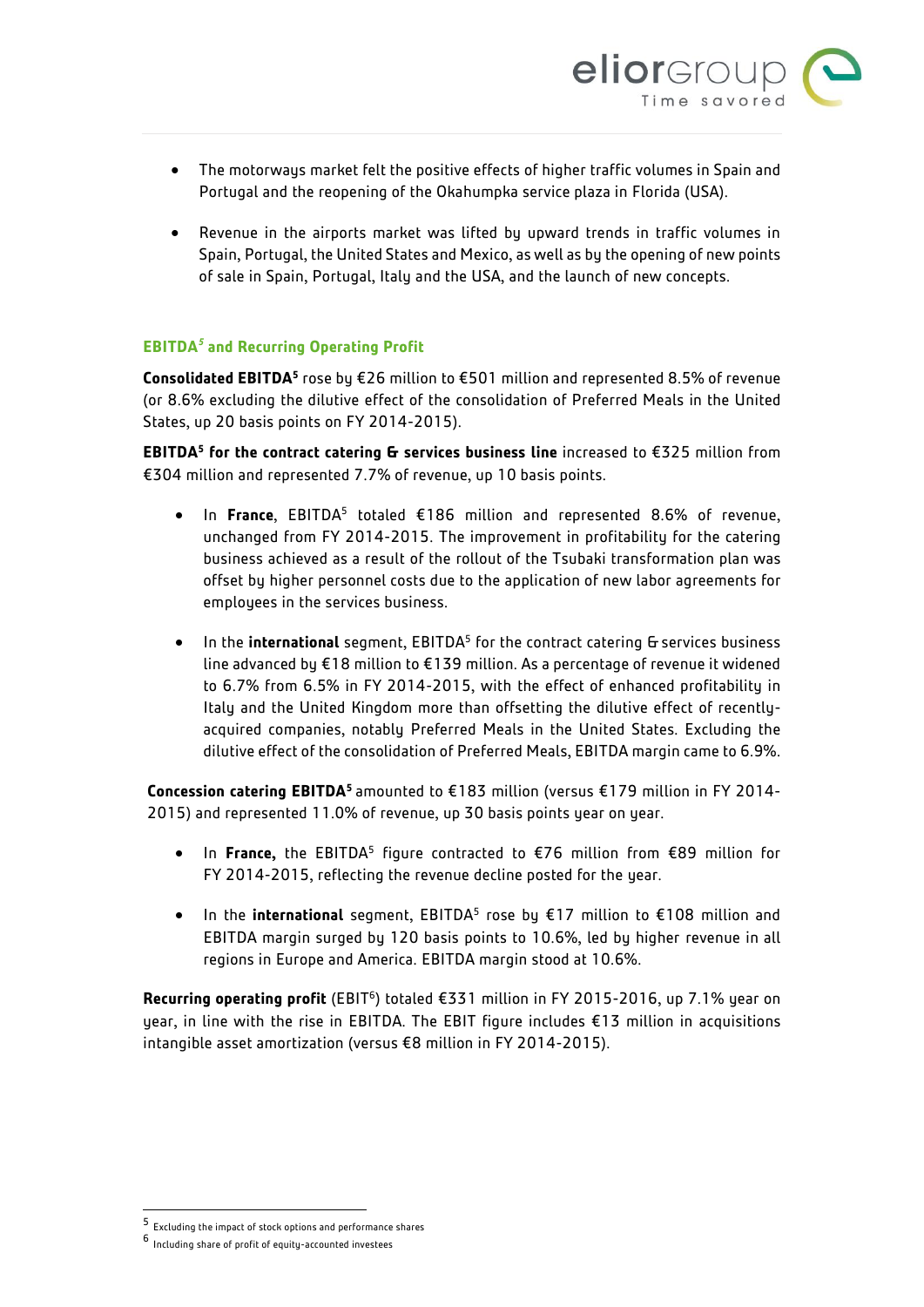

#### **Attributable Profit for the Period**

**Non-recurring items** represented a net expense of €50 million, breaking down as follows: (i) an aggregate €35 million in restructuring costs recorded in France, Italy, Spain and the United States, (ii) €9 million in losses on sales of non-strategic assets and closures of non-profit making sites, and (iii) €5 million in acquisition-related costs. These amounts reflect the acceleration during the year of the implementation of the Group's acquisition strategy and the measures put in place under the Tsubaki transformation plan.

At €63 million, **net financial expense** was considerably lower than in FY 2014-2015, primarily due to (i) the debt refinancing carried out in December 2014, May 2015 and May 2016, (ii) the better financial conditions obtained for the Group's euro-denominated senior debt in December 2015, and (iii) lower interest rates. The FY 2015-2016 figure also includes €14 million in non-recurring expenses arising on the early redemption in May 2016 of the Group's high yield notes.

The Group's **income tax expense** rose to €74 million from €68 million and the applicable tax rate was 34%, including the CVAE contribution. The year-on-year decrease in the tax rate was mainly due to lower effective tax rates in certain countries (notably Italy, as a result of the reform of the IRAP regional tax).

The Group reported a €6 million **loss for the period from discontinued operations**, primarily relating to non-strategic operations run by Areas in Northern Europe.

**Attributable profit for the period** advanced 26% to €135 million in FY 2015-2016 and adjusted earnings per share  $^7$  jumped 31% to  $\epsilon$ 1.05.

#### **Cash flow and Debt**

l

**Free cash flow**<sup>8</sup> contracted by €15 million to €173 million. This reflects the fact that the effects of the higher EBITDA figure and improved working capital before acquisitions were offset by the adverse impact on working capital of acquisitions carried out during the year, a slight rise in capital expenditure and a one-off €21 million tax payment related to prior years (which had been provisioned at September 30, 2015). Excluding non-recurring items and one-off tax payment, the conversion rate from EBITDA into free cash flow stood at 51%, against 58% in FY 2014-2015.

**Net debt** totaled €1,706 million at September 30, 2016, up €254 million on the September 30, 2015 figure, mainly due to the acquisitions carried out during the year for an aggregate amount of €277 million. These acquisitions corresponded to companies and assets (Cura Hospitality, ABL Management, Preferred Meals, Waterfall Catering Group and Autogrill's assets in railway stations in France) as well as long-term equity investments (Ducasse, start-ups etc.). The Group's leverage ratio<sup>9</sup> stood at 3.2x EBITDA at September 30, 2016, compared with 3.0x one year earlier.

 $^7$  Adjusted for (i) non-recurring operating items net of tax (at the standard rate of 34%), and (ii) acquisitions intangibles amortization.

<sup>8</sup> Defined as EBITDA + change in WCR - net capex - cash impact of tax - non-recurring cash items.

<sup>9</sup> Calculated in accordance with the definition in the SFA: Consolidated net debt/Pro forma EBITDA adjusted for acquisitions and divestments carried out in the past twelve months.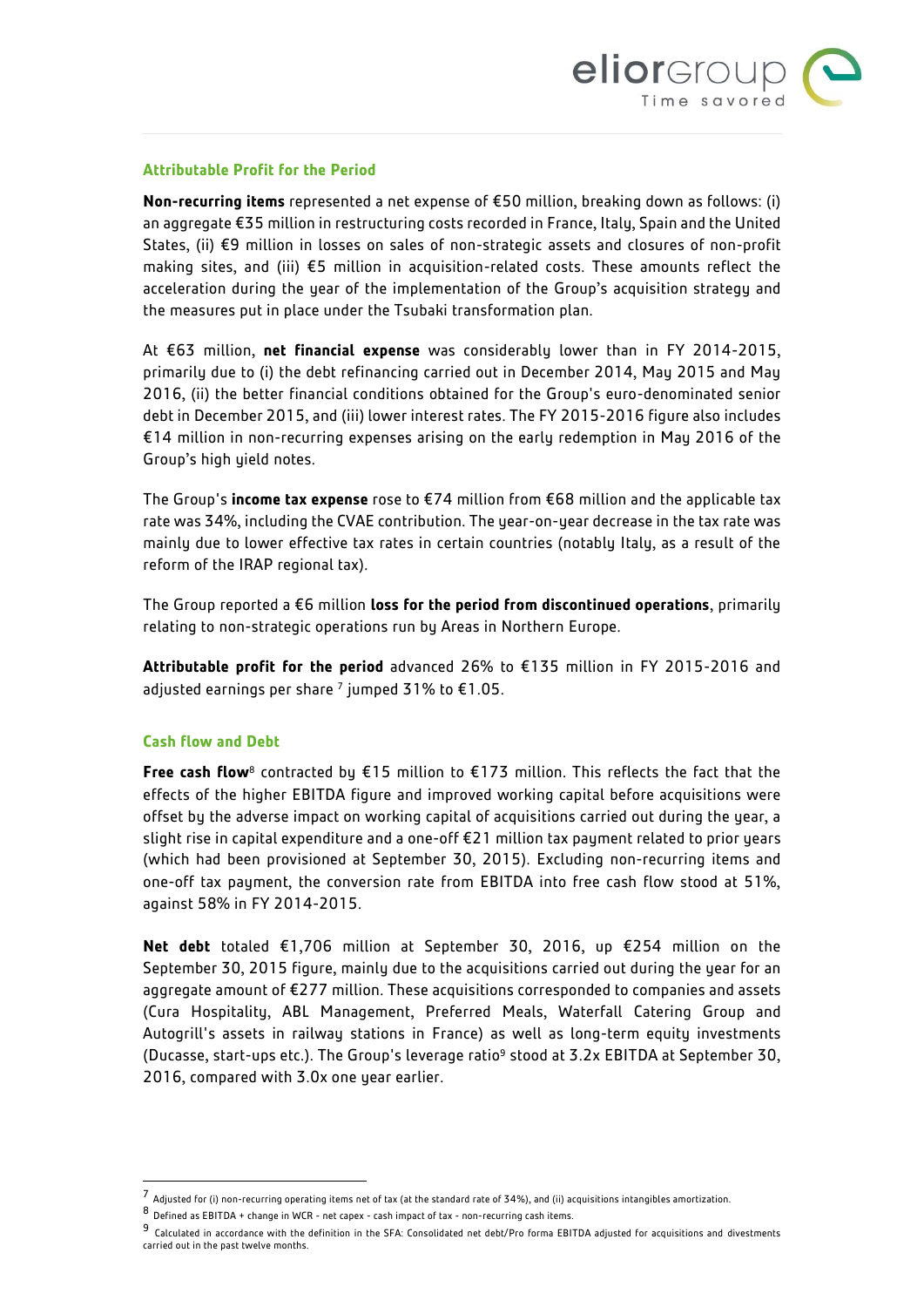

### **Outlook**

As part of its 2020 strategy, the Group has embarked on a transformation process with a view to accelerating its development. Having set up and launched various Group-wide projects during the plan's first year of implementation, FY 2016-2017 should see an acceleration in the profitable growth momentum created in FY 2015-2016. Consequently, the Group's objectives for FY 2016-2017 are to achieve the following:

- Organic growth<sup>10</sup> of at least 3% excluding the impact of voluntary contract exits (which is expected to be less than 100 basis points). Acquisitions closed to date represented c. €250 million non-consolidated sales in FY 2015-2016
- An EBITDA<sup>11</sup> margin up 20 to 30 basis points compared with FY 2015-2016 (at constant perimeter)
- $\bullet$  A significant rise in EBITDA<sup>11</sup> and adjusted earnings per share<sup>12</sup>.

#### **Subsequent events**

On November 21, 2016, Elior Group announced its entry into the Indian market through the simultaneous acquisitions of MegaBite Food Services and CRCL, two leading contract caterers in the business & industry market. The Group's new subsidiary – Elior India – will have over 3,500 employees and will serve 135,000 meals per day. This move into India represents the Group's first step towards expanding into emerging markets, which is one of the objectives of its 2020 strategy. India is a highly promising market with significant growth potential and a very fragmented profile. Thanks to these two acquisitions, Elior Group will be a market leader from the outset in India.

l

 $10$  Excluding changes in scope of consolidation and the currency effect.

<sup>11</sup> Excluding the impact of stock options and performance shares.

<sup>12</sup> Adjusted for (i) non-recurring operating items net of tax (at the standard rate of 34%), and (ii) acquisitions intangibles amortization.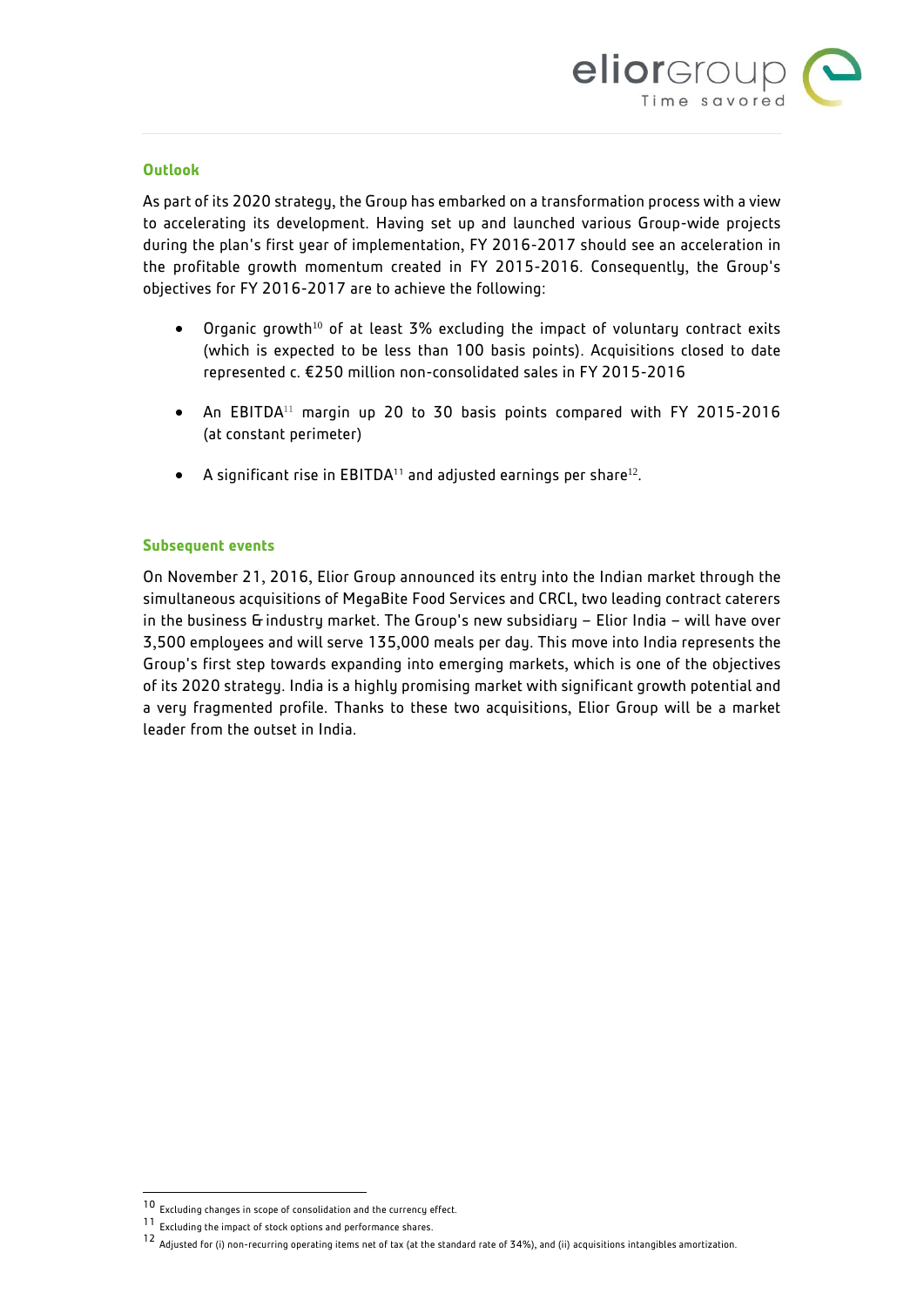

A conference will be held on Friday, December 9, 2016 at 9.30 a.m. (CET), which will also be accessible by webcast on the Elior Group website and by phone by dialing one of the following numbers:

France: + 33 (0)1 76 77 22 74 United Kingdom: + 44 33 0336 9132 United States: + 1 719 457 1036

Financial calendar:

- January 27, 2017: First-quarter FY 2016-2017 revenue issue of press release before the start of trading
- May 30, 2017: First-half FY 2016-2017 results issue of press release before the start of trading and conference call
- July 28, 2017: Revenue for the first nine months of FY 2016-2017 issue of press release before the start of trading

Appendix 1: Revenue by business line and geographic region Appendix 2: Revenue by geographic region Appendix 3: Revenue by market Appendix 4: EBITDA by business line and geographic region Appendix 5: EBITA by business line and geographic region Appendix 6: Simplified cash flow statement Appendix 7: Consolidated financial statements

*The English-language version of this document is a free translation from the original, which was prepared in French. All possible care*  has been taken to ensure that the translation is an accurate representation of the original. However, in all matters of interpretation of *information, views or opinions expressed therein, the original language version of the document in French takes precedence over this translation.*

#### **About Elior Group**

Founded in 1991, Elior Group has grown into one of the world's leading operators in the catering and support services industry,<br>and is now a benchmark player in the business & industry, education, healthcare, and travel ma

Now operating in 15 countries, the Group generated €5,896 million in revenue through 23,000 restaurants and points of sale in FY 2015-2016. Our 120,000 employees serve 4.4 million customers on a daily basis, taking genuine care of each and every one<br>by providing personalized catering and service solutions to ensure an innovative customer experien

We place particular importance on corporate social responsibility and have been a member of the United Nations Global Compact since 2004. The professional excellence of our teams, as well as their unwavering commitment to quality and innovation and to providing best in-class service is embodied in our corporate motto: "Time savored".

For further information please visit our website[: http://www.eliorgroup.com](http://www.eliorgroup.com/) or follow us on Twitter[: @Elior\\_Group](https://twitter.com/Elior_Group)

#### Investor relations

Marie de Scorbiac – marie.descorbiac@eliorgroup.com / +33 (0)1 71 06 70 13

#### Media contacts

Anna Adlewska / Caroline Guilhaume – [anna.adlewska@fticonsulting.com](mailto:anna.adlewska@fticonsulting.com) [/ caroline.guilhaume@fticonsulting.com](mailto:caroline.guilhaume@fticonsulting.com) +33 (0)1 47 03 68 10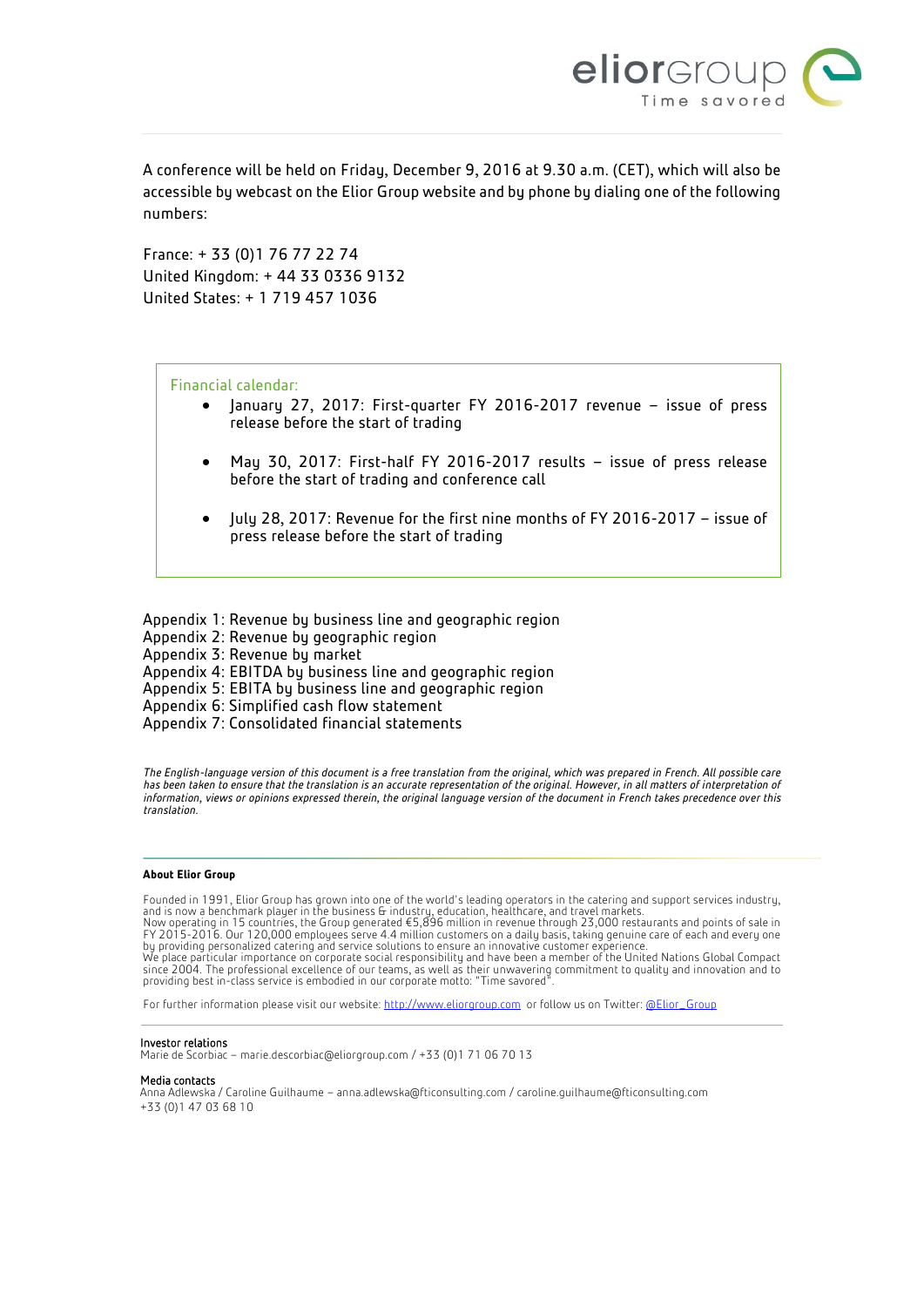

| (in $\epsilon$ millions)     | <b>O1</b><br>2015-2016 | Q1<br>2014-2015 | <b>Organic</b><br>growth (1) | <b>Changes in</b><br>scope of<br>consolidation<br>(2) | <b>Currency</b><br>effect $(3)$ | <b>Total growth</b> |
|------------------------------|------------------------|-----------------|------------------------------|-------------------------------------------------------|---------------------------------|---------------------|
| France                       | 558                    | 555             | 1.0%                         | $-0.5%$                                               | 0.0%                            | 0.5%                |
| International                | 535                    | 487             | $-0.9%$                      | 6.2%                                                  | 4.6%                            | 9.8%                |
| Contract catering & services | 1,093                  | 1,043           | 0.2%                         | 2.6%                                                  | 2.1%                            | 4.9%                |
| France                       | 154                    | 168             | $-3.3%$                      | $-5.4%$                                               | 0.0%                            | $-8.8%$             |
| International                | 228                    | 209             | 9.3%                         | $-2.6%$                                               | 2.6%                            | 9.2%                |
| Concession catering          | 382                    | 377             | 3.6%                         | $-3.9%$                                               | 1.4%                            | 1.2%                |
| <b>GROUP TOTAL</b>           | 1,475                  | 1,420           | 1.2%                         | 0.9%                                                  | 1.9%                            | 3.9%                |

# **Appendix 1: Revenue by Business Line and Geographic Region**

| (in $\epsilon$ millions)     | Q <sub>2</sub><br>2015-2016 | Q <sub>2</sub><br>2014-2015 | <b>Organic</b><br>growth (1) | <b>Changes in</b><br>scope of<br><b>consolidation</b><br>(2) | <b>Currency</b><br>effect (3) | <b>Total growth</b> |
|------------------------------|-----------------------------|-----------------------------|------------------------------|--------------------------------------------------------------|-------------------------------|---------------------|
| France                       | 573                         | 569                         | 1.8%                         | $-1.0%$                                                      | 0.0%                          | 0.8%                |
| International                | 528                         | 492                         | 0.1%                         | 7.2%                                                         | 0.0%                          | 7.3%                |
| Contract catering & services | 1,101                       | 1,061                       | 1.0%                         | 2.8%                                                         | 0.0%                          | 3.8%                |
| France                       | 133                         | 145                         | $-3.0%$                      | $-4.8%$                                                      | 0.0%                          | $-7.8%$             |
| International                | 211                         | 197                         | 10.7%                        | $-2.4%$                                                      | $-1.5%$                       | 6.8%                |
| Concession catering          | 344                         | 342                         | 4.9%                         | $-3.4%$                                                      | $-0.9%$                       | 0.6%                |
| <b>GROUP TOTAL</b>           | 1,445                       | 1,403                       | 2.0%                         | 1.3%                                                         | $-0.2%$                       | 3.0%                |

| (in $\epsilon$ millions)     | 03<br>2015-2016 | 03<br>2014-2015 | <b>Organic</b><br>growth (1) | <b>Changes in</b><br>scope of<br><b>consolidation</b><br>(2) | <b>Currency</b><br>effect (3) | <b>Total growth</b> |
|------------------------------|-----------------|-----------------|------------------------------|--------------------------------------------------------------|-------------------------------|---------------------|
| France                       | 557             | 540             | 3.9%                         | $-0.8%$                                                      | 0.0%                          | 3.1%                |
| International                | 525             | 475             | 4.2%                         | 8.7%                                                         | $-2.2%$                       | 10.7%               |
| Contract catering & services | 1,083           | 1,015           | 4.0%                         | 3.6%                                                         | $-1.0%$                       | 6.7%                |
| France                       | 168             | 186             | $-9.3%$                      | $-0.2%$                                                      | 0.0%                          | $-9.6%$             |
| International                | 258             | 257             | 4.7%                         | $-2.0%$                                                      | $-2.1%$                       | 0.5%                |
| Concession catering          | 427             | 443             | $-1.2%$                      | $-1.3%$                                                      | $-1.2%$                       | $-3.7%$             |
| <b>GROUP TOTAL</b>           | 1,509           | 1,458           | 2.4%                         | 2.1%                                                         | $-1.1%$                       | 3.5%                |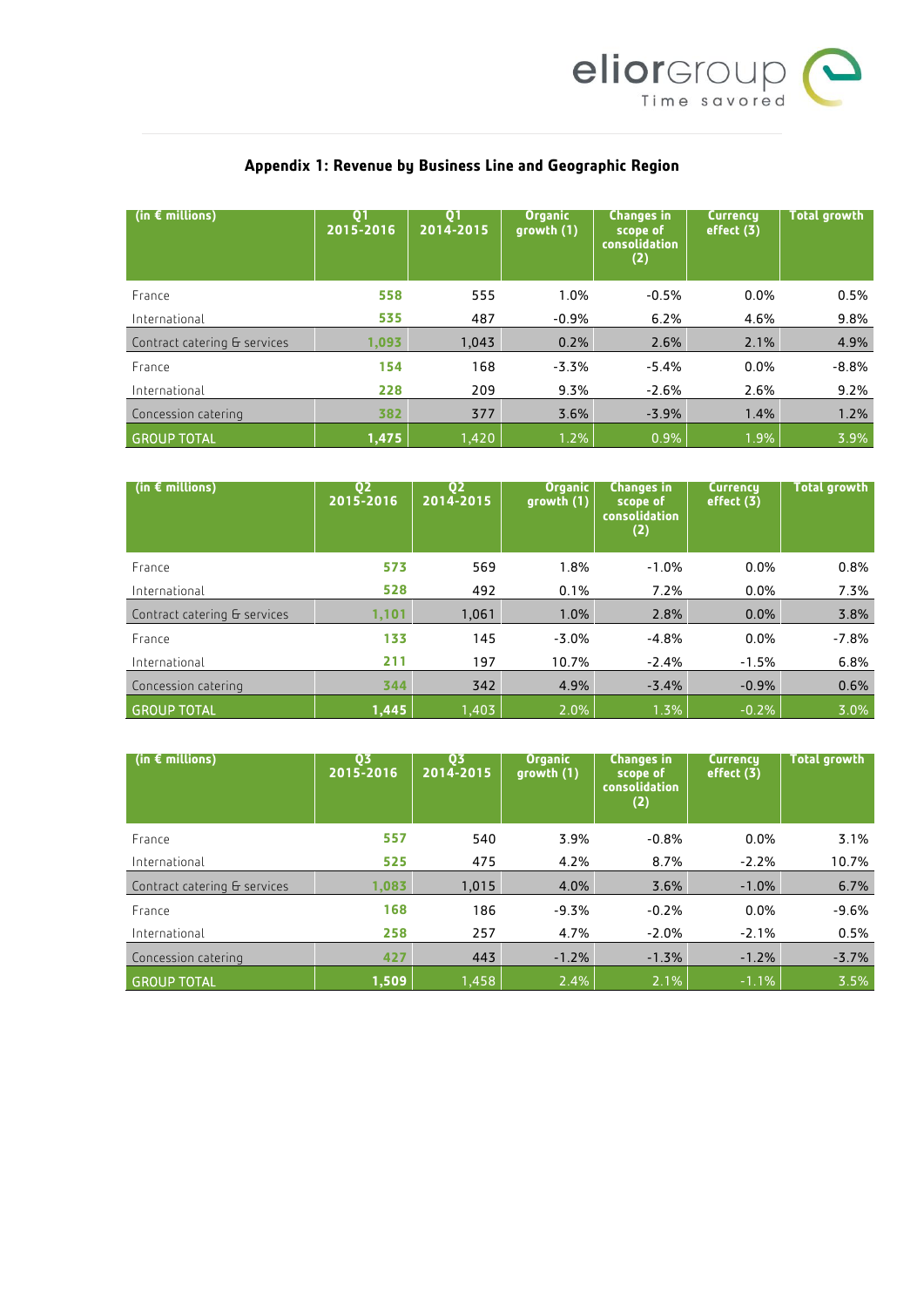

| (in $\epsilon$ millions)     | <b>Q4</b><br>2015-2016 | 04<br>2014-2015 | <b>Organic</b><br>growth (1) | <b>Changes in</b><br>scope of<br><b>consolidation</b><br>(2) | <b>Currency</b><br>effect (3) | <b>Total growth</b> |
|------------------------------|------------------------|-----------------|------------------------------|--------------------------------------------------------------|-------------------------------|---------------------|
| France                       | 474                    | 472             | 1.1%                         | $-0.5%$                                                      | 0.0%                          | 0.6%                |
| International                | 476                    | 405             | $-1.3%$                      | 22.9%                                                        | $-4.1%$                       | 17.5%               |
| Contract catering & services | 951                    | 877             | 0.0%                         | 10.3%                                                        | $-1.9%$                       | 8.4%                |
| France                       | 202                    | 216             | $-8.4%$                      | 1.6%                                                         | 0.0%                          | $-6.7%$             |
| International                | 314                    | 300             | 7.3%                         | $-1.9%$                                                      | $-0.8%$                       | 4.6%                |
| Concession catering          | 516                    | 517             | 0.8%                         | $-0.4%$                                                      | $-0.5%$                       | $-0.1%$             |
| <b>GROUP TOTAL</b>           | 1,466                  | 1,393           | 0.3%                         | 6.3%                                                         | $-1.4%$                       | 5.2%                |

| (in $\epsilon$ millions)     | 12 months<br>2015-2016 | 12 months<br>2014-2015 | <b>Organic</b><br>growth (1) | <b>Changes in</b><br>scope of<br><b>consolidation</b><br>(2) | <b>Currency</b><br>effect (3) | <b>Total growth</b> |
|------------------------------|------------------------|------------------------|------------------------------|--------------------------------------------------------------|-------------------------------|---------------------|
| France                       | 2,163                  | 2,136                  | 2.0%                         | $-0.7%$                                                      | $0.0\%$                       | 1.3%                |
| International                | 2,065                  | 1.859                  | 0.6%                         | 10.7%                                                        | $-0.3%$                       | 11.1%               |
| Contract catering & services | 4,228                  | 3,995                  | 1.3%                         | 4.6%                                                         | $-0.1%$                       | 5.8%                |
| France                       | 657                    | 715                    | $-6.3%$                      | $-1.8%$                                                      | 0.0%                          | $-8.2%$             |
| International                | 1,011                  | 963                    | 7.7%                         | $-2.2%$                                                      | $-0.6%$                       | 5.0%                |
| Concession catering          | 1.668                  | 1,679                  | 1.7%                         | $-2.0%$                                                      | $-0.3%$                       | $-0.6%$             |
| <b>GROUP TOTAL</b>           | 5,896                  | 5,674                  | 1.4%                         | 2.6%                                                         | $-0.2%$                       | 3.9%                |

1. Organic growth: change in revenue on a constant Group structure basis and excluding the currency effect.

2. Changes in scope of consolidation correspond to the acquisitions carried out in the United States and the United Kingdom and completed or

planned divestments of non-strategic assets.

3. The currency effect stems from changes in the USD, GBP, MXN and CLP exchange rates.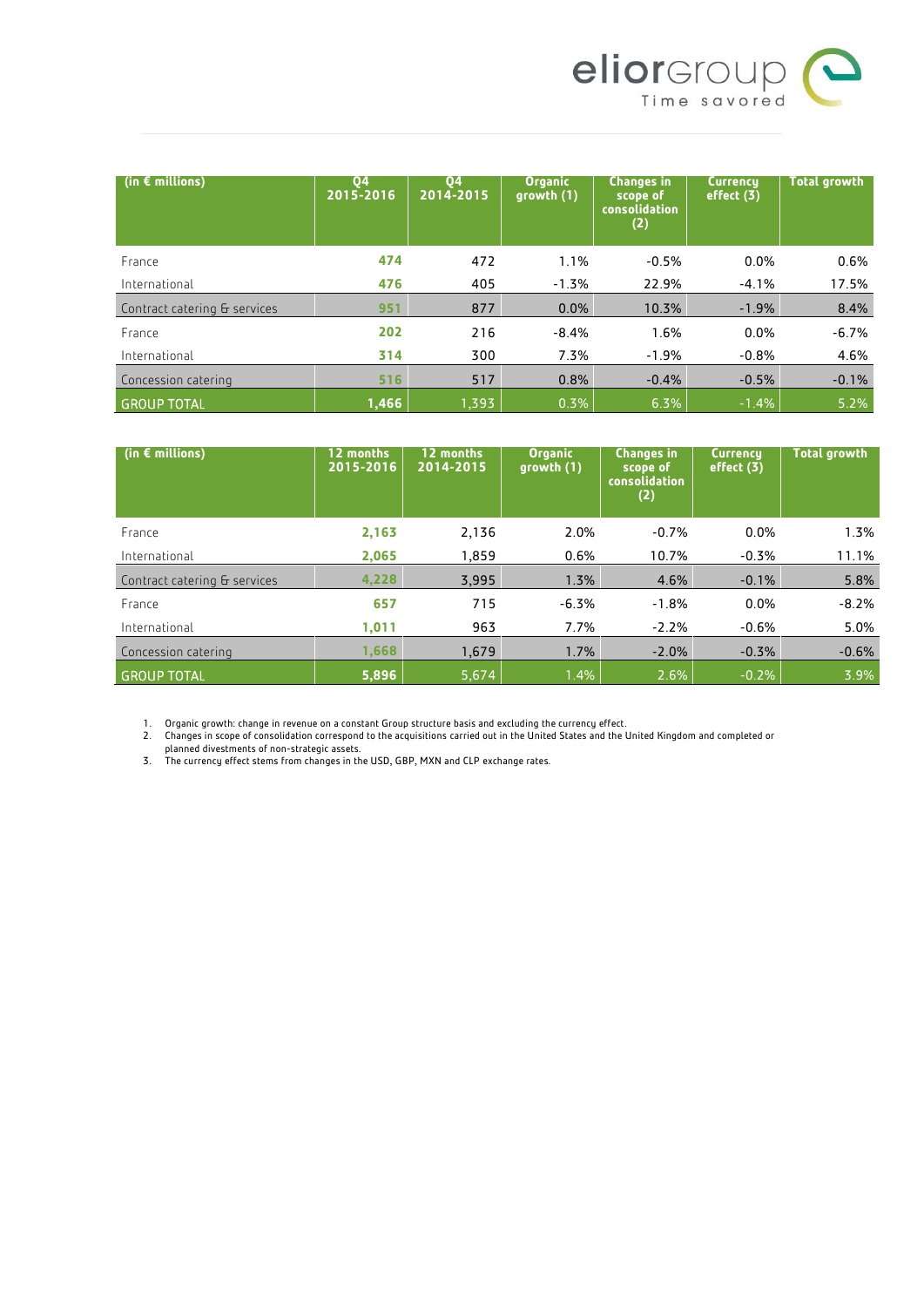

### **Appendix 2: Revenue by Geographic Region**

| (in € millions)          | Q <sub>1</sub><br>2015-2016 | Q <sub>1</sub><br>2014-2015 | <b>Organic</b><br>growth (1) | Changes in<br>scope of<br>consolidation<br>(2)               | <b>Currency</b><br>effect (3) | <b>Total growth</b> |
|--------------------------|-----------------------------|-----------------------------|------------------------------|--------------------------------------------------------------|-------------------------------|---------------------|
| France                   | 712                         | 724                         | 0.0%                         | $-1.7%$                                                      | 0.0%                          | $-1.6%$             |
| Other European countries | 546                         | 530                         | 1.9%                         | $-0.4%$                                                      | 1.6%                          | 3.1%                |
| Rest of the world        | 217                         | 166                         | 3.0%                         | 16.0%                                                        | 11.4%                         | 30.4%               |
| <b>GROUP TOTAL</b>       | 1,475                       | 1,420                       | 1.2%                         | 0.9%                                                         | 1.9%                          | 3.9%                |
| (in $\epsilon$ millions) | Q <sub>2</sub><br>2015-2016 | Q <sub>2</sub><br>2014-2015 | <b>Organic</b><br>growth (1) | <b>Changes in</b><br>scope of<br>consolidation<br>(2)        | <b>Currency</b><br>effect (3) | <b>Total growth</b> |
| France                   | 707                         | 713                         | 0.9%                         | $-1.8%$                                                      | 0.0%                          | $-1.0%$             |
| Other European countries | 512                         | 510                         | 1.5%                         | $-0.3%$                                                      | $-0.7%$                       | 0.5%                |
| Rest of the world        | 227                         | 180                         | 7.9%                         | 18.0%                                                        | 0.2%                          | 26.0%               |
| <b>GROUP TOTAL</b>       | 1,445                       | 1,403                       | 2.0%                         | 1.3%                                                         | $-0.2%$                       | 3.0%                |
| (in $\epsilon$ millions) | Q3<br>2015-2016             | Q3<br>2014-2015             | <b>Organic</b><br>growth (1) | <b>Changes in</b><br>scope of<br><b>consolidation</b><br>(2) | Currency<br>effect (3)        | <b>Total growth</b> |
| France                   | 726                         | 727                         | 0.5%                         | $-0.6%$                                                      | 0.0%                          | $-0.1%$             |
| Other European countries | 558                         | 550                         | 3.5%                         | $-0.4%$                                                      | $-1.5%$                       | 1.5%                |
| Rest of the world        | 225                         | 182                         | 7.1%                         | 21.1%                                                        | $-4.1%$                       | 23.9%               |
| <b>GROUP TOTAL</b>       | 1,509                       | 1,458                       | 2.4%                         | 2.1%                                                         | $-1.1%$                       | 3.5%                |
| (in $\epsilon$ millions) | Q4<br>2015-2016             | 04<br>2014-2015             | <b>Organic</b><br>growth (1) | Changes in<br>scope of<br>consolidation<br>(2)               | Currency<br>effect (3)        | <b>Total growth</b> |
| France                   | 676                         | 688                         | $-1.9%$                      | 0.2%                                                         | 0.0%                          | $-1.7%$             |
| Other European countries | 518                         | 521                         | 1.4%                         | 1.1%                                                         | $-3.1%$                       | $-0.6%$             |
| Rest of the world        | 273                         | 184                         | 5.3%                         | 44.1%                                                        | $-1.5%$                       | 47.8%               |
| <b>GROUP TOTAL</b>       | 1,466                       | 1,393                       | 0.3%                         | 6.3%                                                         | $-1.4%$                       | 5.2%                |
| (in $\epsilon$ millions) | 12 months<br>2015-2016      | 12 months<br>2014-2015      | <b>Organic</b><br>growth (1) | <b>Changes in</b><br>scope of<br>consolidation<br>(2)        | <b>Currency</b><br>effect (3) | <b>Total growth</b> |
| France                   | 2,820                       | 2,852                       | $-0.1%$                      | $-1.0%$                                                      | 0.0%                          | $-1.1%$             |
| Other European countries | 2,135                       | 2,111                       | 2.1%                         | 0.0%                                                         | $-0.9%$                       | 1.1%                |
| Rest of the world        | 941                         | 712                         | 5.8%                         | 25.1%                                                        | 1.3%                          | 32.2%               |

1. Organic growth: change in revenue on a constant Group structure basis and excluding the currency effect.

2. Changes in scope of consolidation correspond to the acquisitions carried out in the United States and the United Kingdom and completed or planned divestments of non-strategic assets.

**GROUP TOTAL 5,896** 5,674 1.4% 2.6% -0.2% 3.9%

3. The currency effect stems from changes in the USD, GBP, MXN and CLP exchange rates.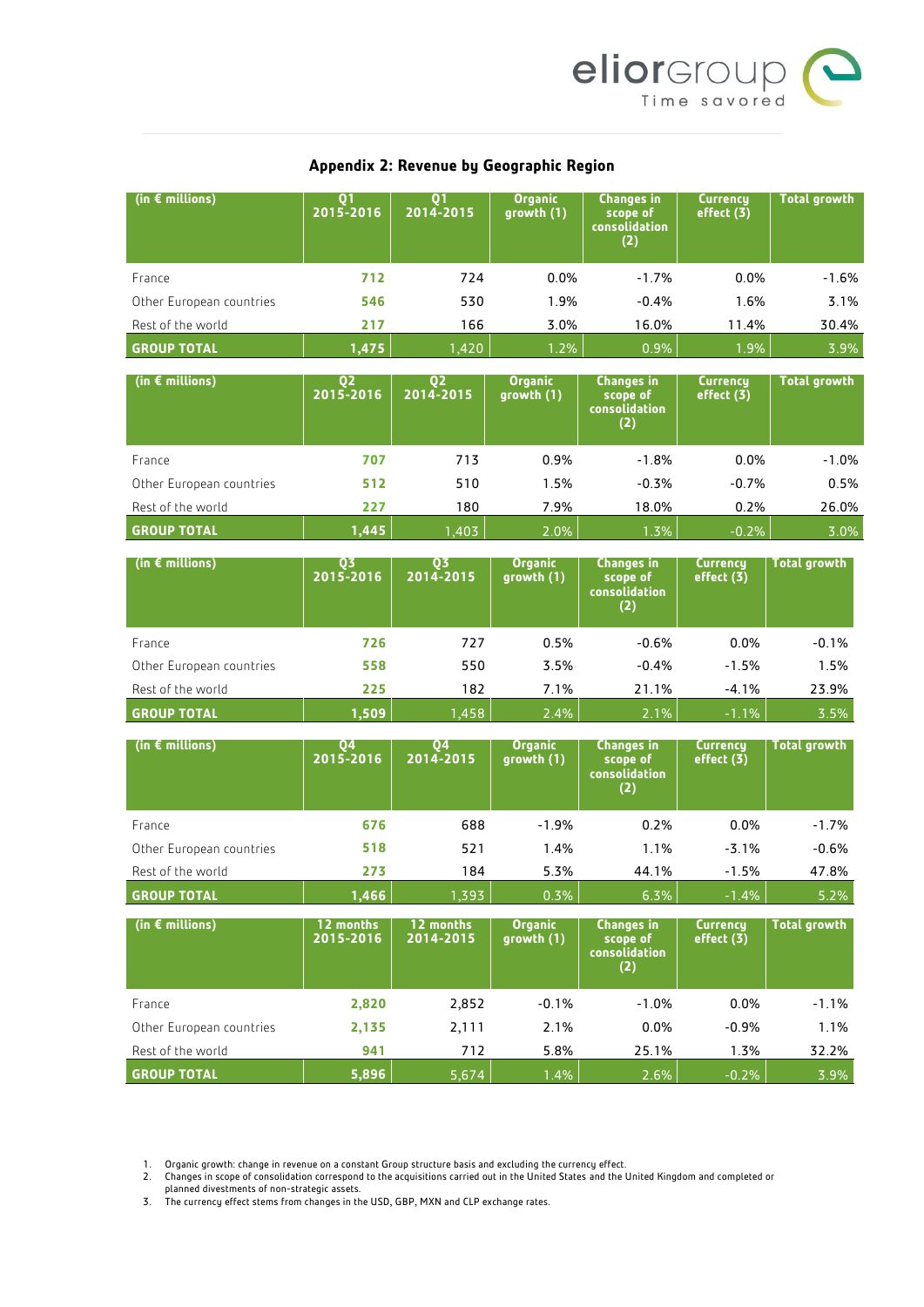

## **Appendix 3: Revenue by Market**

| (in $\epsilon$ millions)     | Q <sub>1</sub><br>$2015 -$<br>2016 | Q <sub>1</sub><br>2014-2015 | <b>Organic</b><br>growth (1) | <b>Changes in</b><br>scope of<br>consolidation<br>(2) | <b>Currency</b><br>effect (3) | Total growth |
|------------------------------|------------------------------------|-----------------------------|------------------------------|-------------------------------------------------------|-------------------------------|--------------|
| Business & industry          | 500                                | 474                         | $-0.3%$                      | 3.9%                                                  | 2.0%                          | 5.6%         |
| Education                    | 305                                | 305                         | $-1.0%$                      | $-0.7%$                                               | 1.6%                          | $-0.1%$      |
| Healthcare                   | 288                                | 264                         | 2.3%                         | 4.1%                                                  | 2.9%                          | 9.3%         |
| Contract catering & services | 1,093                              | 1,043                       | 0.2%                         | 2.6%                                                  | 2.1%                          | 4.9%         |
| Motorways                    | 132                                | 131                         | 1.1%                         | $-1.7%$                                               | 1.8%                          | 1.3%         |
| Airports                     | 168                                | 151                         | 8.7%                         | 0.1%                                                  | 2.3%                          | 11.0%        |
| City sites & leisure         | 82                                 | 96                          | $-0.8%$                      | $-13.1%$                                              | $-0.4%$                       | $-14.4%$     |
| Concession catering          | 382                                | 377                         | 3.6%                         | $-3.9%$                                               | 1.4%                          | 1.2%         |
| <b>GROUP TOTAL</b>           | 1,475                              | 1,420                       | 1.2%                         | 0.9%                                                  | 1.9%                          | 3.9%         |

| (in $\epsilon$ millions)     | Q <sub>2</sub><br>$2015 -$<br>2016 | 02<br>2014-2015 | <b>Organic</b><br>growth (1) | <b>Changes in</b><br>scope of<br>consolidation<br>(2) | <b>Currency</b><br>effect $(3)$ | <b>Total growth</b> |
|------------------------------|------------------------------------|-----------------|------------------------------|-------------------------------------------------------|---------------------------------|---------------------|
| Business & industry          | 497                                | 473             | 1.4%                         | 4.2%                                                  | $-0.4%$                         | 5.0%                |
| Education                    | 315                                | 320             | $-0.9%$                      | $-0.9%$                                               | 0.3%                            | $-1.5%$             |
| Healthcare                   | 289                                | 268             | 3.0%                         | 4.7%                                                  | 0.4%                            | 8.1%                |
| Contract catering & services | 1,101                              | 1,061           | 1.0%                         | 2.8%                                                  | 0.0%                            | 3.8%                |
| Motorways                    | 120                                | 118             | 2.8%                         | $-1.5%$                                               | 0.2%                            | 1.6%                |
| Airports                     | 148                                | 140             | 7.0%                         | $0.0\%$                                               | $-1.4%$                         | 5.6%                |
| City sites & leisure         | 76                                 | 84              | 4.4%                         | $-11.9%$                                              | $-1.7%$                         | $-9.1%$             |
| Concession catering          | 344                                | 342             | 4.9%                         | $-3.4%$                                               | $-0.9%$                         | 0.6%                |
| <b>GROUP TOTAL</b>           | 1,445                              | 1,403           | 2.0%                         | 1.3%                                                  | $-0.2%$                         | 3.0%                |

| (in $\epsilon$ millions)     | 03<br>2015-2016 | 03<br>$2014 - 2015$ | <b>Organic</b><br>growth (1) | <b>Changes in</b><br>scope of<br>consolidation<br>(2) | <b>Currency</b><br>effect (3) | <b>Total growth</b> |
|------------------------------|-----------------|---------------------|------------------------------|-------------------------------------------------------|-------------------------------|---------------------|
| Business & industry          | 506             | 470                 | 3.4%                         | 5.8%                                                  | $-1.5%$                       | 7.6%                |
| Education                    | 292             | 278                 | 6.3%                         | $-0.8%$                                               | $-0.6%$                       | 4.9%                |
| Healthcare                   | 285             | 267                 | 3.1%                         | 4.4%                                                  | $-0.7%$                       | 6.7%                |
| Contract catering & services | 1,083           | 1,015               | 4.0%                         | 3.6%                                                  | $-1.0%$                       | 6.7%                |
| Motorways                    | 145             | 160                 | $-8.0%$                      | $-1.5%$                                               | $-0.2%$                       | $-9.8%$             |
| Airports                     | 188             | 185                 | 3.8%                         | 0.0%                                                  | $-1.9%$                       | 1.9%                |
| City sites & leisure         | 94              | 98                  | 0.5%                         | $-3.4%$                                               | $-1.6%$                       | $-4.4%$             |
| Concession catering          | 427             | 443                 | $-1.2%$                      | $-1.3%$                                               | $-1.2%$                       | $-3.7%$             |
| <b>GROUP TOTAL</b>           | 1,509           | 1,458               | 2.4%                         | 2.1%                                                  | $-1.1%$                       | 3.5%                |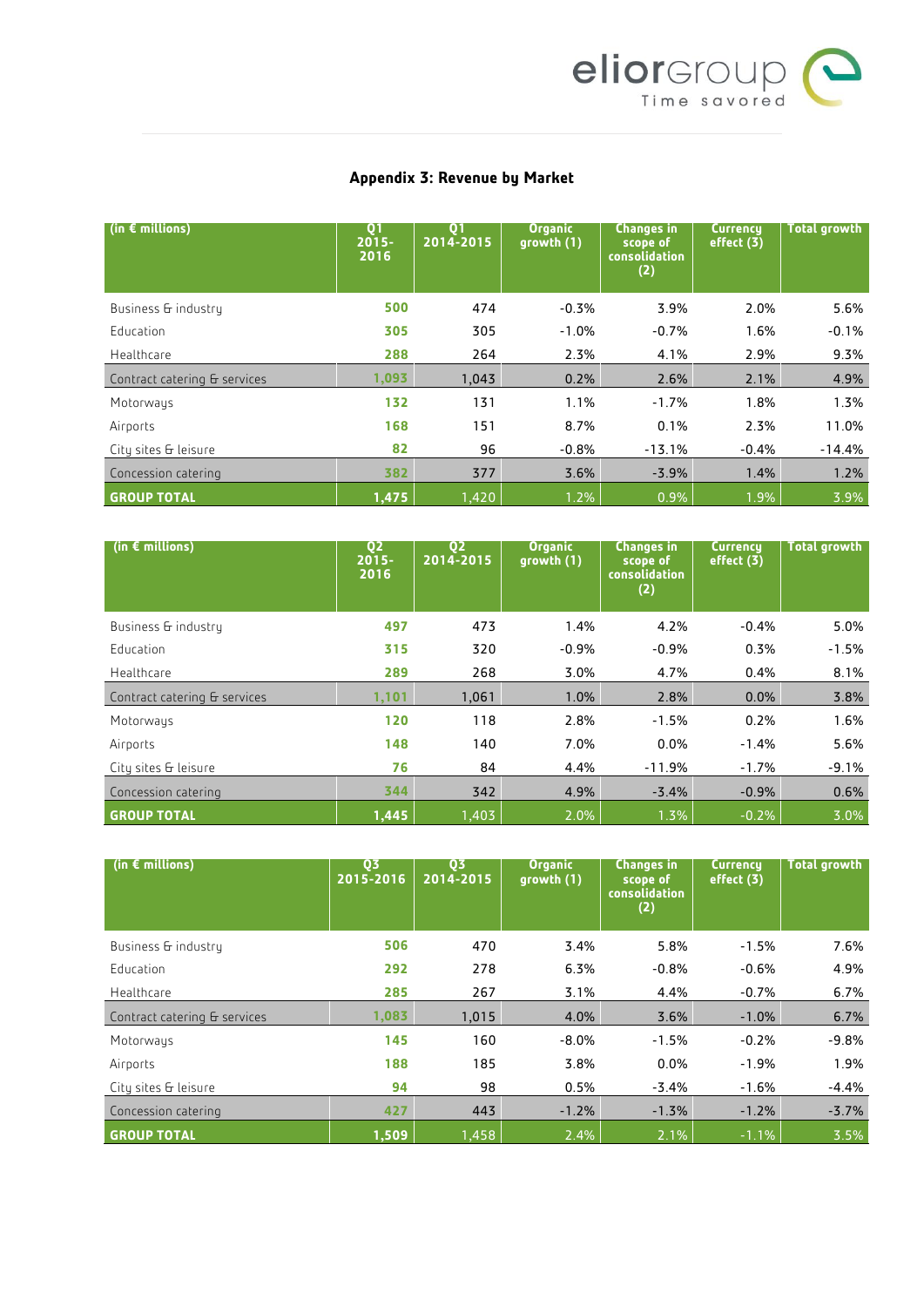

| (in $\epsilon$ millions)     | 04<br>$\overline{2015-2016}$ | 04<br>2014-2015 | <b>Organic</b><br>growth (1) | <b>Changes in</b><br>scope of<br><b>consolidation</b><br>(2) | <b>Currency</b><br>effect (3) | <b>Total growth</b> |
|------------------------------|------------------------------|-----------------|------------------------------|--------------------------------------------------------------|-------------------------------|---------------------|
| Business & industry          | 441                          | 444             | $-3.5%$                      | 5.8%                                                         | $-2.9%$                       | $-0.7%$             |
| Education                    | 228                          | 166             | 6.9%                         | 31.5%                                                        | $-0.9%$                       | 37.4%               |
| Healthcare                   | 281                          | 266             | 1.6%                         | 4.7%                                                         | $-0.8%$                       | 5.6%                |
| Contract catering & services | 951                          | 877             | 0.0%                         | 10.3%                                                        | $-1.9%$                       | 8.4%                |
| Motorways                    | 196                          | 207             | $-3.5%$                      | $-1.3%$                                                      | 0.0%                          | $-4.9%$             |
| Airports                     | 220                          | 211             | 5.1%                         | 0.0%                                                         | $-0.8%$                       | 4.3%                |
| City sites & leisure         | 99                           | 99              | 0.5%                         | 0.5%                                                         | $-0.6%$                       | 0.4%                |
| Concession catering          | 516                          | 517             | 0.8%                         | $-0.4%$                                                      | $-0.5%$                       | $-0.1%$             |
| <b>GROUP TOTAL</b>           | 1,466                        | 1,393           | 0.3%                         | 6.3%                                                         | $-1.4%$                       | 5.2%                |

| (in $\epsilon$ millions)     | 12 months<br>2015-2016 | 12 months<br>2014-2015 | <b>Organic</b><br>growth (1) | <b>Changes in</b><br>scope of<br>consolidation<br>(2) | Currency<br>effect (3) | <b>Total growth</b> |
|------------------------------|------------------------|------------------------|------------------------------|-------------------------------------------------------|------------------------|---------------------|
| Business & industry          | 1,945                  | 1,861                  | 0.2%                         | 4.9%                                                  | $-0.7%$                | 4.5%                |
| Education                    | 1,139                  | 1,069                  | 2.1%                         | 4.2%                                                  | 0.3%                   | 6.6%                |
| Healthcare                   | 1,144                  | 1,065                  | 2.5%                         | 4.5%                                                  | 0.4%                   | 7.4%                |
| Contract catering & services | 4,228                  | 3,995                  | 1.3%                         | 4.6%                                                  | $-0.1%$                | 5.8%                |
| Motorways                    | 593                    | 615                    | $-2.5%$                      | $-1.4%$                                               | 0.4%                   | $-3.6%$             |
| Airports                     | 724                    | 687                    | 5.9%                         | 0.0%                                                  | $-0.5%$                | 5.4%                |
| City sites & leisure         | 351                    | 376                    | 1.0%                         | $-6.7%$                                               | $-1.0%$                | $-6.7%$             |
| Concession catering          | 1,668                  | 1,679                  | 1.7%                         | $-2.0%$                                               | $-0.3%$                | $-0.6%$             |
| <b>GROUP TOTAL</b>           | 5,896                  | 5,674                  | 1.4%                         | 2.6%                                                  | $-0.2%$                | 3.9%                |

1. Organic growth: change in revenue on a constant Group structure basis and excluding the currency effect.

2. Changes in scope of consolidation correspond to the acquisitions carried out in the United States and the United Kingdom and completed or planned divestments of non-strategic assets.

3. The currency effect stems from changes in the USD, GBP, MXN and CLP exchange rates.

NB: The figures for the first nine months of FY 2015-2016 have been restated due to the reclassification of non-strategic assets held by Areas Northern Europe as discontinued operations.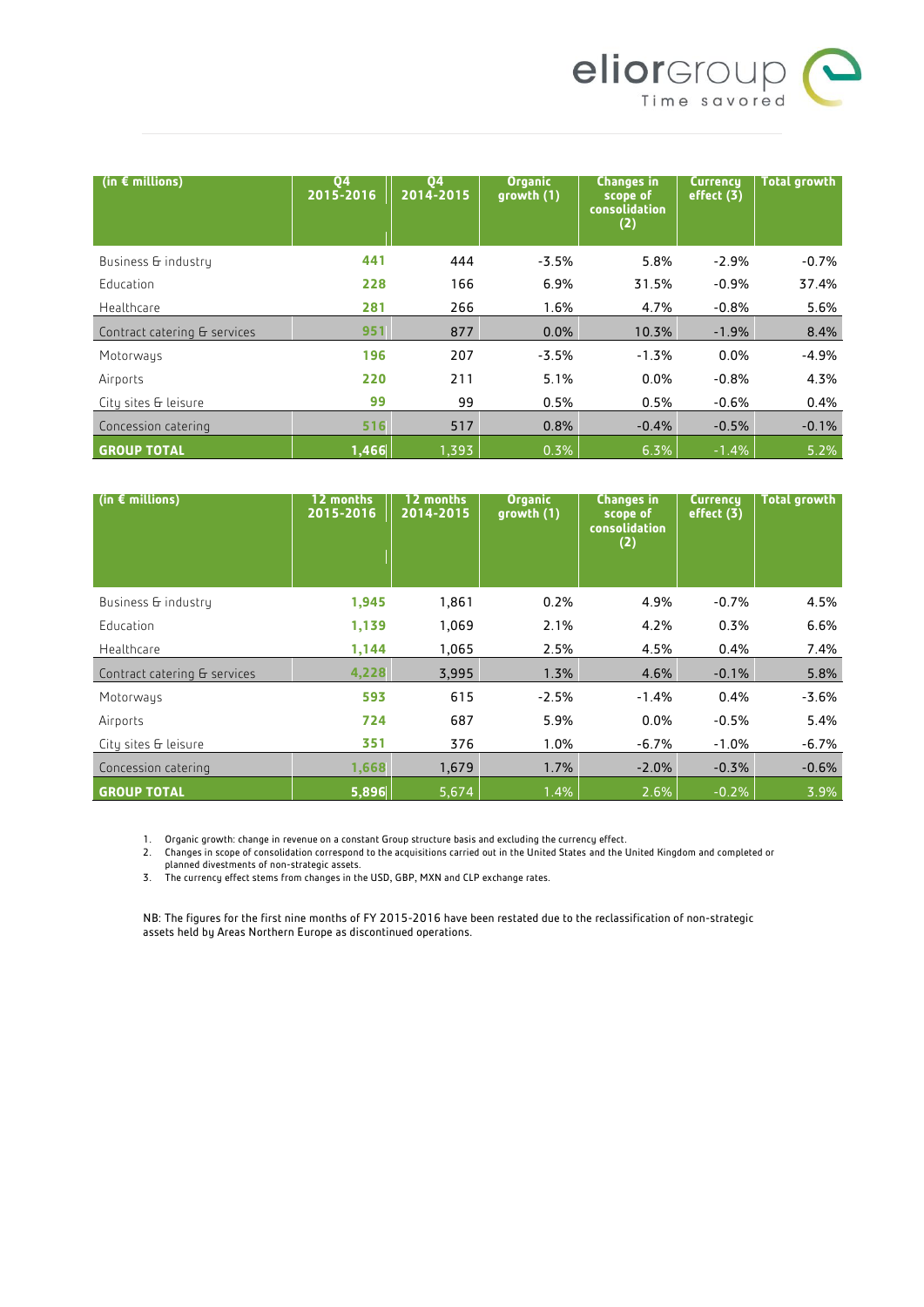

# **Appendix 4: EBITDA**<sup>4</sup> **by Business Line and Geographic Region**

| (in $\epsilon$ millions)     | Q <sub>1</sub><br>2015-2016 | Q <sub>1</sub><br>2014-2015 | Y-on-y change<br>(€m) | Y-on-y change<br>(%) |
|------------------------------|-----------------------------|-----------------------------|-----------------------|----------------------|
| France                       | 49                          | 48                          |                       | 2.0%                 |
| International                | 40                          | 37                          |                       | 6.6%                 |
| Contract catering & services | 89                          | 85                          | $\overline{4}$        | 4.0%                 |
| France<br>International      | 10<br>14                    | 13<br>8                     | (3)<br>6              | $-21.8%$<br>88.7%    |
| Concession catering          | 25                          | 21                          | 4                     | 19.3%                |
| Corporate                    | (2)                         | (2)                         | 0                     | nm                   |
| <b>GROUP TOTAL</b>           | 111                         | 103                         | ß.                    | 7.4%                 |

| (in $\epsilon$ millions)     | Q <sub>2</sub><br>2015-2016 | Q <sub>2</sub><br>2014-2015 | Y-on-y change<br>$(\epsilon m)$ | Y-on-y change<br>(%) |
|------------------------------|-----------------------------|-----------------------------|---------------------------------|----------------------|
| France                       | 58                          | 60                          | (2)                             | $-2.2%$              |
| International                | 39                          | 37                          |                                 | 5.9%                 |
| Contract catering & services | 98                          | 97                          | 0                               | 0.9%                 |
| France                       | 6                           | 5                           |                                 | 4.7%                 |
| International                | 8                           | 5                           | 3                               | 79.4%                |
| Concession catering          | 14                          | 10                          | 4                               | 38.8%                |
| Corporate                    | (2)                         | (2)                         | 0                               | nm                   |
| <b>GROUP TOTAL</b>           | 109                         | 105                         | 4                               | 3.6%                 |

| (in $\epsilon$ millions)     | Q3<br>2015-2016 | Q3<br>2014-2015 | Y-on-y change<br>$(\epsilon m)$ | Y-on-y change<br>(%) |
|------------------------------|-----------------|-----------------|---------------------------------|----------------------|
| France                       | 45              | 39              | 6                               | 16.3%                |
| International                | 40              | 31              | 9                               | 29.1%                |
| Contract catering & services | 85              | 70              | 14                              | 22.0%                |
| France                       | 21              | 24              | (3)                             | $-10.9%$             |
| International                | 30              | 27              | 3                               | 8.0%                 |
| Concession catering          | 51              | 51              | 0                               | $-0.8%$              |
| Corporate                    | (2)             | (2)             | 0                               | nm                   |
| <b>GROUP TOTAL</b>           | 134             | 119             | 15                              | 12.5%                |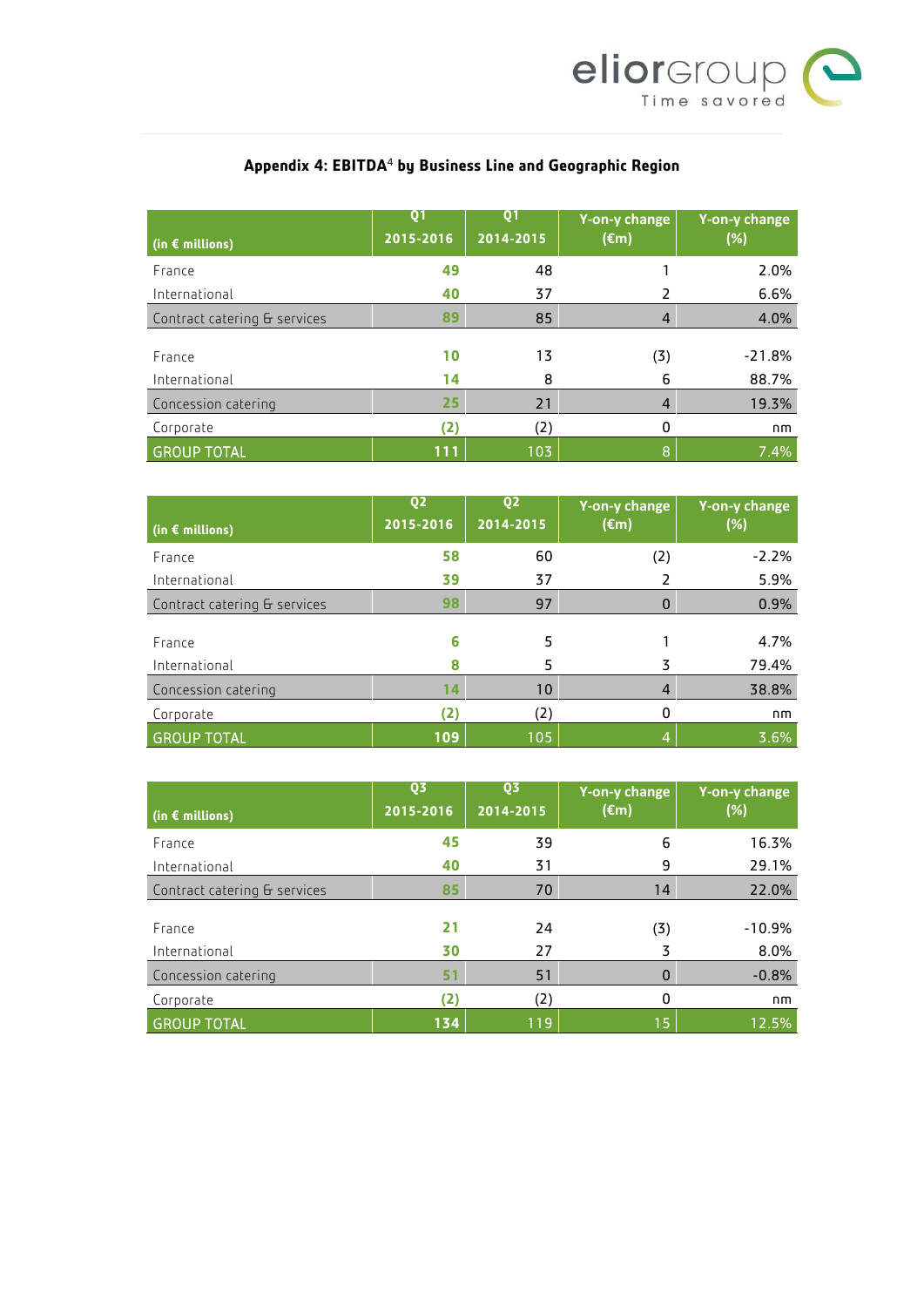

| (in $\epsilon$ millions)     | <b>Q4</b><br>2015-2016 | Q <sub>4</sub><br>2014-2015 | Y-on-y change<br>$(\epsilon m)$ | Y-on-y change<br>(%) |
|------------------------------|------------------------|-----------------------------|---------------------------------|----------------------|
| France                       | 34                     | 37                          | (3)                             | $-7.3%$              |
| International                | 20                     | 15                          | 5                               | 30.8%                |
| Contract catering & services | 54                     | 52                          |                                 | 3.9%                 |
| France                       | 38                     | 46                          | (8)                             | $-16.8%$             |
| International                | 55                     | 51                          | 4                               | 8.8%                 |
| Concession catering          | 94                     | 97                          | (3)                             | $-3.4%$              |
| Corporate                    | Ω                      | (2)                         | 2                               | nm                   |
| <b>GROUP TOTAL</b>           | 147                    | 147                         | O                               | $-0.1%$              |

|                              | 12 months | 12 months | Y-on-y change  | Y-on-y change |
|------------------------------|-----------|-----------|----------------|---------------|
| (in $\epsilon$ millions)     | 2015-2016 | 2014-2015 | $(\epsilon m)$ | (%)           |
| France                       | 186       | 183       | 3              | 1.8%          |
| International                | 139       | 121       | 18             | 15.2%         |
| Contract catering & services | 325       | 304       | 22             | 7.1%          |
|                              |           |           |                |               |
| France                       | 76        | 89        | (13)           | $-14.5%$      |
| International                | 108       | 91        | 17             | 18.9%         |
| Concession catering          | 183       | 179       | $\overline{4}$ | 2.4%          |
| Corporate                    | (8)       | (8)       | 0              | nm            |
| <b>GROUP TOTAL</b>           | 501       | 475       | 26             | 5.5%          |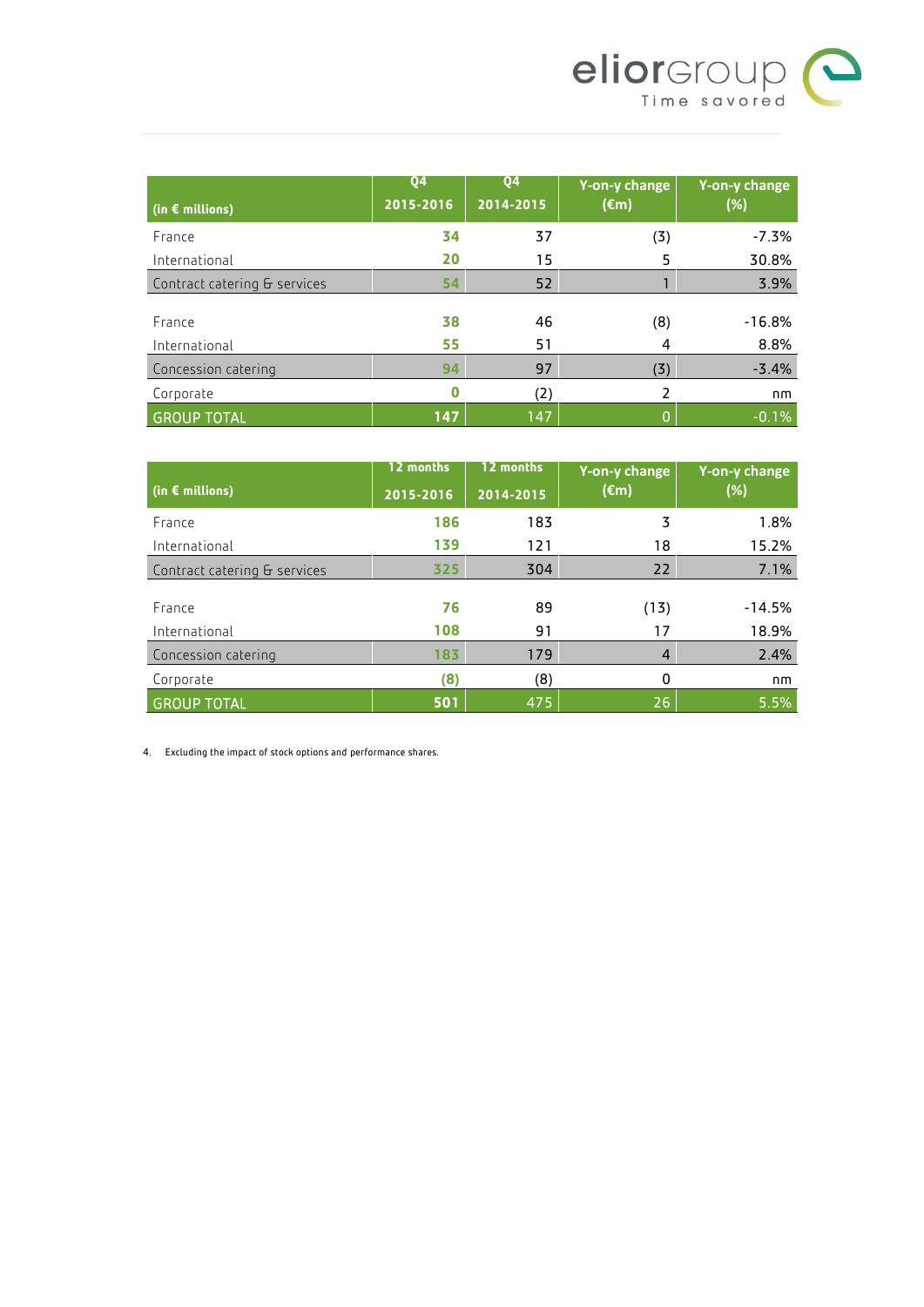

| $\mid$ (in $\epsilon$ millions) | $\mathbf{O}$<br>2015-2016 | 01<br>2014-2015 | Y-on-y change<br>$(\epsilon m)$ | Y-on-y change<br>(%) |
|---------------------------------|---------------------------|-----------------|---------------------------------|----------------------|
| France                          | 39                        | 38              |                                 | 4.1%                 |
| International                   | 31                        | 28              |                                 | 8.6%                 |
| Contract catering & services    | 70                        | 66              | 4                               | 6.0%                 |
| France                          |                           | 4               | (2)                             | $-47.8%$             |
| International                   |                           | (3)             |                                 | nm                   |
| Concession catering             | 5                         |                 | 4                               | 414.9%               |
| Corporate                       | (2)                       | (3)             | 0                               | nm                   |
| <b>GROUP TOTAL</b>              | 73                        | 64              | 8                               | 12.9%                |

# **Appendix 5: EBITA**<sup>5</sup> **by Business Line and Geographic Region**

| (in $\epsilon$ millions)     | Q <sub>2</sub><br>2015-2016 | Q <sub>2</sub><br>2014-2015 | Y-on-y change<br>$(\epsilon m)$ | Y-on-y change<br>(%) |
|------------------------------|-----------------------------|-----------------------------|---------------------------------|----------------------|
| France                       | 49                          | 51                          | (2)                             | $-2.5%$              |
| International                | 30                          | 29                          |                                 | 4.3%                 |
| Contract catering & services | 80                          | 80                          |                                 | 0.0%                 |
| France                       | (1)                         | (4)                         | 3                               | $-73.6%$             |
| International                | (3)                         | 7                           | 4                               | $-56.2%$             |
| Concession catering          | (4)                         | (11)                        |                                 | $-62.6%$             |
| Corporate                    | (3)                         | (2)                         | (1)                             | nm                   |
| <b>GROUP TOTAL</b>           | 73                          | 67                          | 5                               | 9.0%                 |

| (in $\epsilon$ millions)     | 03<br>2015-2016 | Q3<br>2014-2015 | Y-on-y change<br>$(\epsilon m)$ | Y-on-y change<br>(%) |
|------------------------------|-----------------|-----------------|---------------------------------|----------------------|
| France                       | 35              | 29              | 6                               | 21.3%                |
| International                | 31              | 23              | 8                               | 32.8%                |
| Contract catering & services | 66              | 52              | 14                              | 26.4%                |
| France                       | 13              | 15              | (2)                             | $-12.0%$             |
| International                | 18              | 15              | 3                               | 17.7%                |
| Concession catering          | 31              | 30              |                                 | 3.2%                 |
| Corporate                    | (5)             | (3)             | 0                               | nm                   |
| <b>GROUP TOTAL</b>           | 94              | 79              | 14                              | 18.4%                |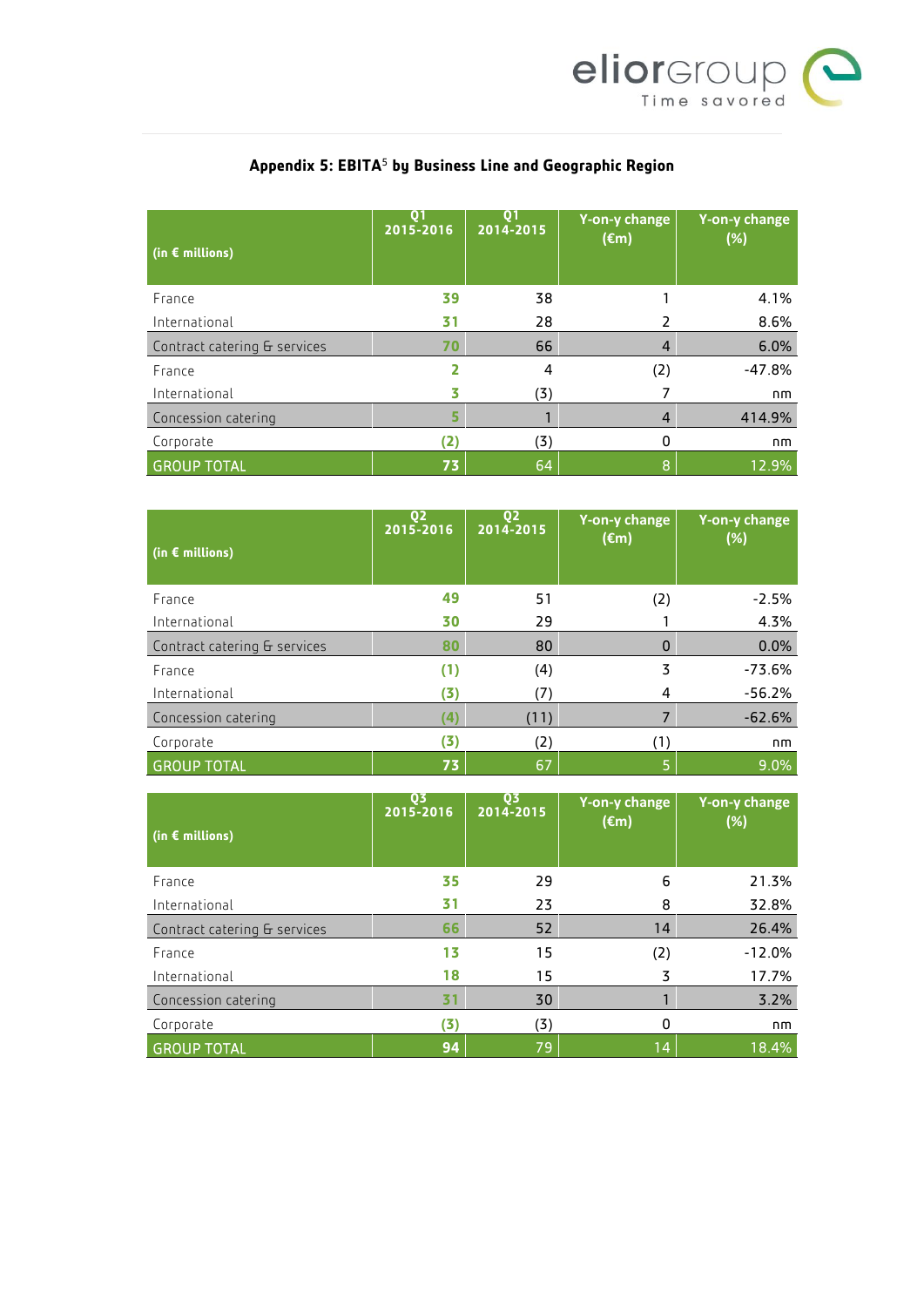

| (in $\epsilon$ millions)     | 04<br>2015-2016 | 04<br>2014-2015 | Y-on-y change<br>$(\epsilon m)$ | Y-on-y change<br>(%) |
|------------------------------|-----------------|-----------------|---------------------------------|----------------------|
| France                       | 27              | 27              | 0                               | $-0.3%$              |
| International                |                 | 8               | 3                               | 37.4%                |
| Contract catering & services | 38              | 35              | 3                               | 3.4%                 |
| France                       | 32              | 37              | (5)                             | $-12.3%$             |
| International                | 43              | 39              | 4                               | 12.5%                |
| Concession catering          | 75              | 75              | 0                               | 0.4%                 |
| Corporate                    | (4)             | (2)             | (2)                             | nm                   |
| <b>GROUP TOTAL</b>           | 109             | 108             |                                 | $-0.9%$              |

| (in $\epsilon$ millions)     | 12 months<br>2015-2016 | 12 months<br>2014-2015 | Y-on-y change<br>$(\epsilon m)$ | Y-on-y change<br>(%) |
|------------------------------|------------------------|------------------------|---------------------------------|----------------------|
| France                       | 151                    | 145                    | 6                               | 4.4%                 |
| International                | 102                    | 88                     | 14                              | 16.1%                |
| Contract catering & services | 253                    | 233                    | 19                              | 8.1%                 |
| France                       | 46                     | 51                     | (5)                             | $-10.1%$             |
| International                | 61                     | 44                     | 17                              | 39.0%                |
| Concession catering          | 107                    | 95                     | 12                              | 12.6%                |
| Corporate                    | (12)                   | (10)                   | (2)                             | nm                   |
| <b>GROUP TOTAL</b>           | 348                    | 318                    | 31                              | 9.4%                 |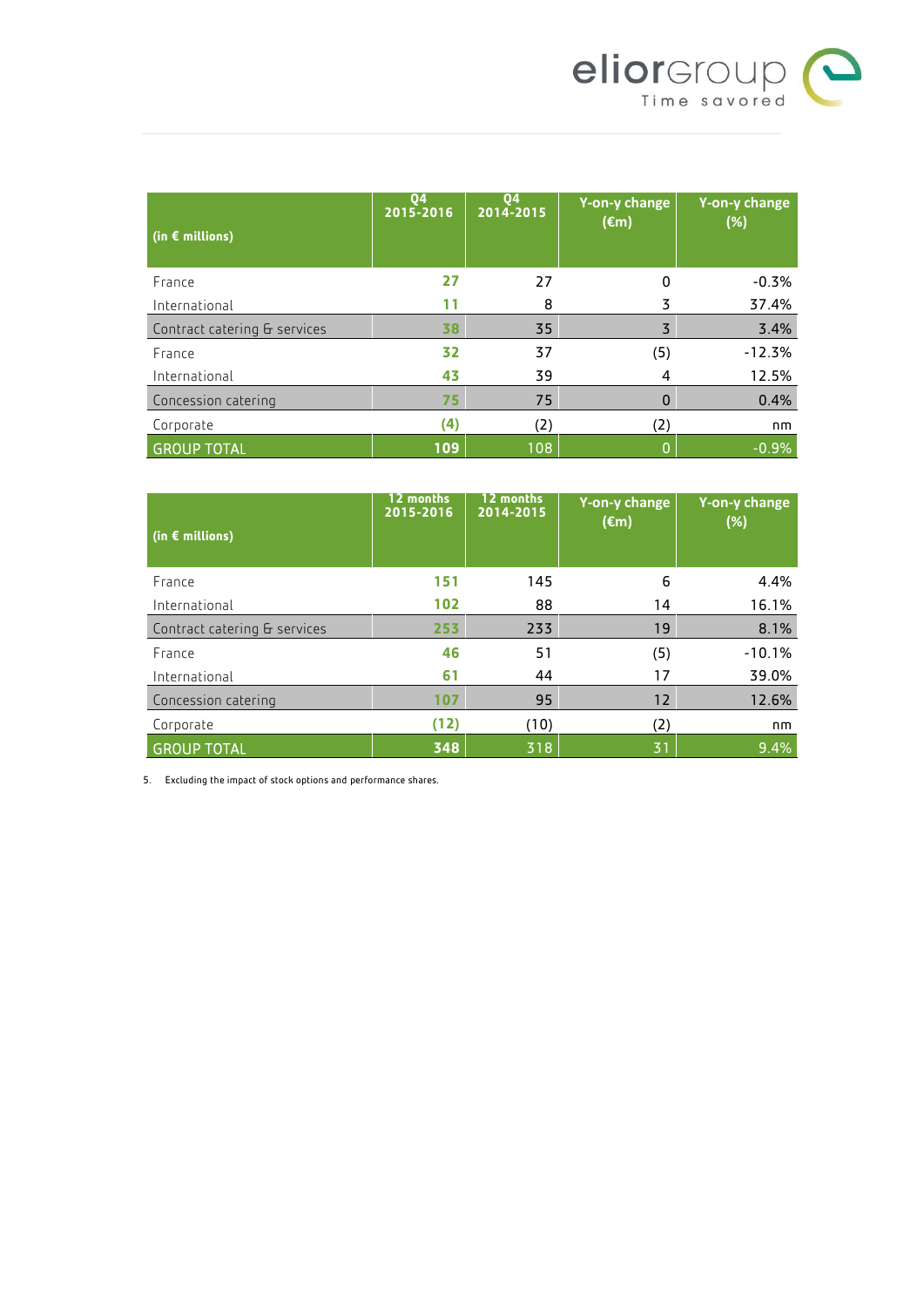

# **Appendix 6: Simplified Cash Flow Statement**

| $ $ (in € millions)       | 12 months<br>2015-2016 | 12 months<br>2014-2015 | Y-on-y change<br>$(\epsilon m)$ |
|---------------------------|------------------------|------------------------|---------------------------------|
| EBITDA <sup>6</sup>       | 501                    | 475                    | 26                              |
| Change in working capital | 13                     | 33                     | (36)                            |
| Net capex                 | (183)                  | 178)                   | (5)                             |
| Tax paid                  | (79)                   | (56)                   | (23)                            |
| Non-recurring cash items  | (64)                   | (85)                   | (31)                            |
| Free cash flow            | 173                    | 189                    | (15)                            |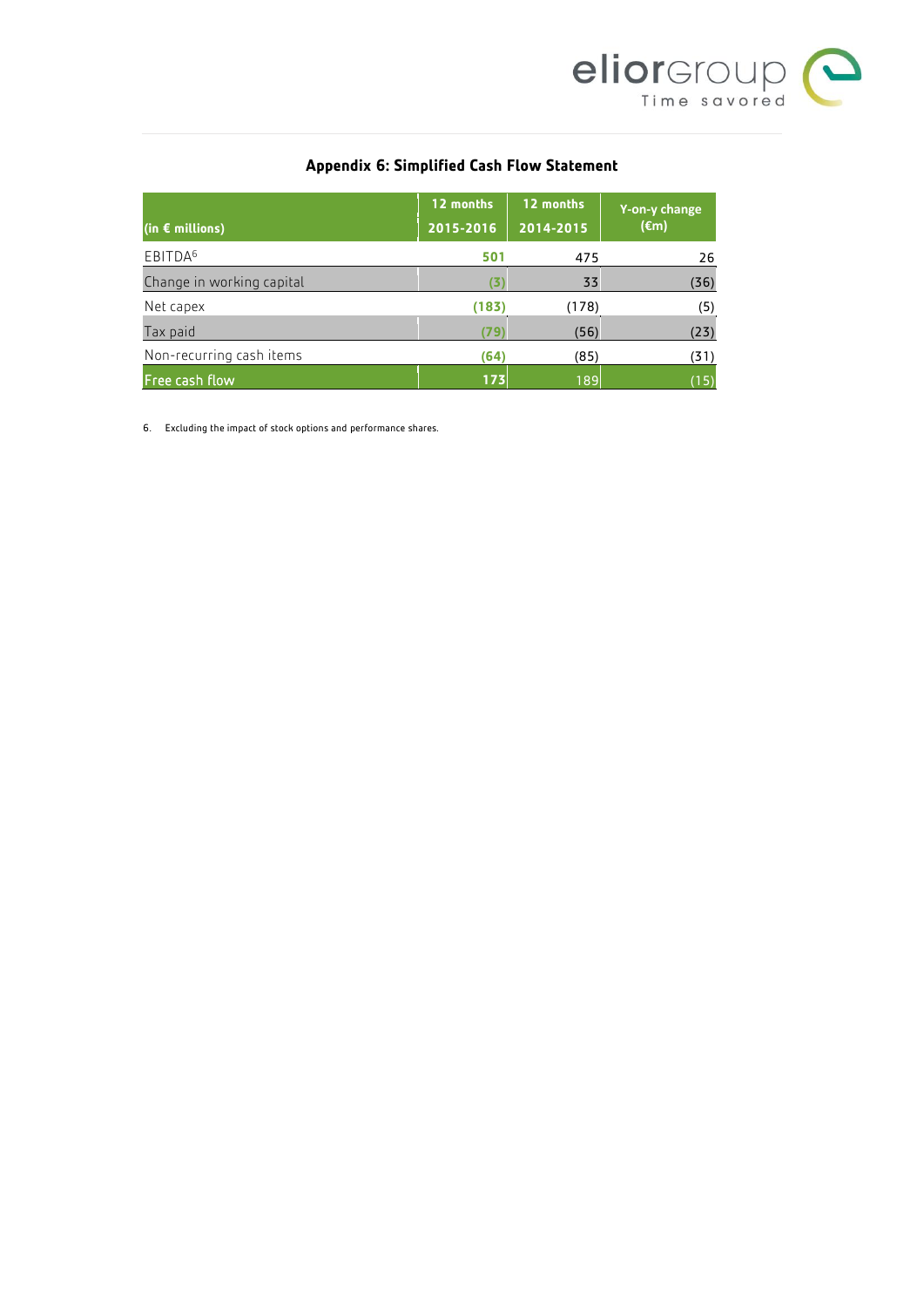

# **Appendix 7: Consolidated Financial Statements**

# **Consolidated Income Statement**

| (in $\epsilon$ millions)                                                           | 12 months<br>ended<br><b>Sept. 30,</b><br>2016 | 12 months<br>ended<br>Sept. 30,<br>2015 |
|------------------------------------------------------------------------------------|------------------------------------------------|-----------------------------------------|
| Revenue                                                                            | 5896                                           | 5674                                    |
| Purchase of raw materials and consumables                                          | $-1824$                                        | $-1726$                                 |
| Personnel costs                                                                    | $-2618$                                        | $-2532$                                 |
| Share-based compensation expense                                                   | -4                                             | $-1$                                    |
| Other operating expenses                                                           | $-889$                                         | $-878$                                  |
| Taxes other than on income                                                         | $-67$                                          | -64                                     |
| Depreciation, amortization and provisions for recurring operating items            | $-153$                                         | $-157$                                  |
| Net amortization of intangible assets recognized on consolidation                  | $-13$                                          | -8                                      |
| Recurring operating profit                                                         | 328                                            | 307                                     |
| Share of profit of equity-accounted investees                                      | 3                                              | 2                                       |
| Recurring operating profit including share of profit of equity-accounted investees | 331                                            | 309                                     |
| Non-recurring income and expenses, net                                             | $-50$                                          | $-27$                                   |
| Operating profit including share of profit of equity-accounted investees           | 281                                            | 281                                     |
| Net financial expense                                                              | $-63$                                          | $-107$                                  |
| Profit before income tax                                                           | 218                                            | 174                                     |
| Income tax                                                                         | $-74$                                          | $-68$                                   |
| Loss for the period from discontinued operations                                   | -6                                             |                                         |
| Profit for the period                                                              | 139                                            | 106                                     |
| Attributable to owners of the parent                                               | 135                                            | 107                                     |
| Attributable to non-controlling interests                                          | 3                                              | -1                                      |
| Earnings per share (in $\epsilon$ )                                                | 0,78                                           | 0,65                                    |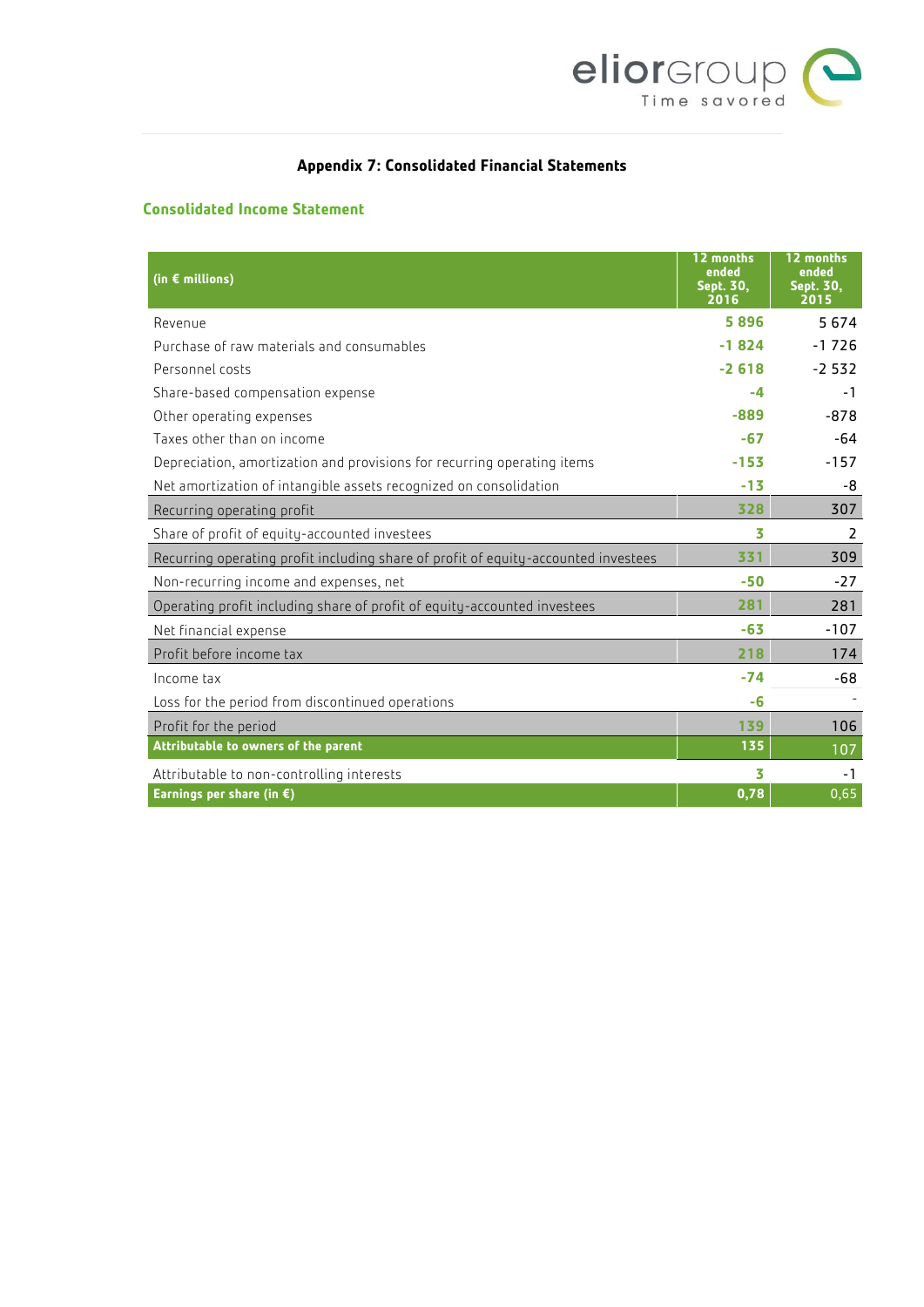

## **Consolidated Balance Sheet – Assets**

| (in $\epsilon$ millions)                       | <b>At Sept. 30.</b><br>2016 | <b>At Sept. 30,</b><br>2015 |
|------------------------------------------------|-----------------------------|-----------------------------|
| Goodwill                                       | 2,542                       | 2,376                       |
| Intangible assets                              | 379                         | 294                         |
| Property, plant and equipment                  | 575                         | 510                         |
| Non-current financial assets                   | 65                          | 49                          |
| Equity-accounted investees                     | 6                           | 3                           |
| Fair value of derivative financial instruments |                             |                             |
| Deferred tax assets                            | 216                         | 223                         |
| Total non-current assets                       | 3,782                       | 3,455                       |
| Inventories                                    | 117                         | 96                          |
| Trade and other receivables                    | 933                         | 907                         |
| Current income tax assets                      | 25                          | 17                          |
| Other current assets                           | 72                          | 59                          |
| Short-term financial receivables               | 10                          | 11                          |
| Cash and cash equivalents                      | 161                         | 210                         |
| Assets classified as held for sale             | 18                          | 6                           |
| Total current assets                           | 1,335                       | 1,307                       |
| <b>Total assets</b>                            | 5,118                       | 4,762                       |

# **Consolidated Balance Sheet – Equity and Liabilities**

| (in $\epsilon$ millions)                                             | <b>At Sept. 30,</b><br>2016 | <b>At Sept. 30,</b><br>2015 |
|----------------------------------------------------------------------|-----------------------------|-----------------------------|
| Share capital                                                        | 2                           | 2                           |
| Reserves and retained earnings                                       | 1,515                       | 1,454                       |
| Non-controlling interests                                            | 41                          | 31                          |
| Total equity                                                         | 1,557                       | 1,486                       |
| Long-term debt                                                       | 1,846                       | 1,530                       |
| Fair value of derivative financial instruments                       | 16                          | 21                          |
| Non-current liabilities relating to share acquisitions               | 19                          | 20                          |
| Deferred tax liabilities                                             | 74                          | 51                          |
| Provisions for pension and other post-employment benefit obligations | 113                         | 102                         |
| Other long-term provisions                                           | 27                          | 22                          |
| Other non-current liabilities                                        | 5                           |                             |
| Total non-current liabilities                                        | 2,099                       | 1,746                       |
| Trade and other payables                                             | 730                         | 701                         |
| Due to suppliers of non-current assets                               | 42                          | 24                          |
| Accrued taxes and payroll costs                                      | 557                         | 560                         |
| Current income tax liabilities                                       | 9                           | 29                          |
| Short-term debt                                                      | 11                          | 124                         |
| Current liabilities relating to share acquisitions                   | 22                          | 9                           |
| Short-term provisions                                                | 50                          | 59                          |
| Other current liabilities                                            | 25                          | 22                          |
| Liabilities classified as held for sale                              | 15                          | 2                           |
| Total current liabilities                                            | 1,461                       | 1,530                       |
| <b>Total liabilities</b>                                             | 3,560                       | 3,276                       |
| <b>Total equity and liabilities</b>                                  | $\overline{5,118}$          | 4,762                       |